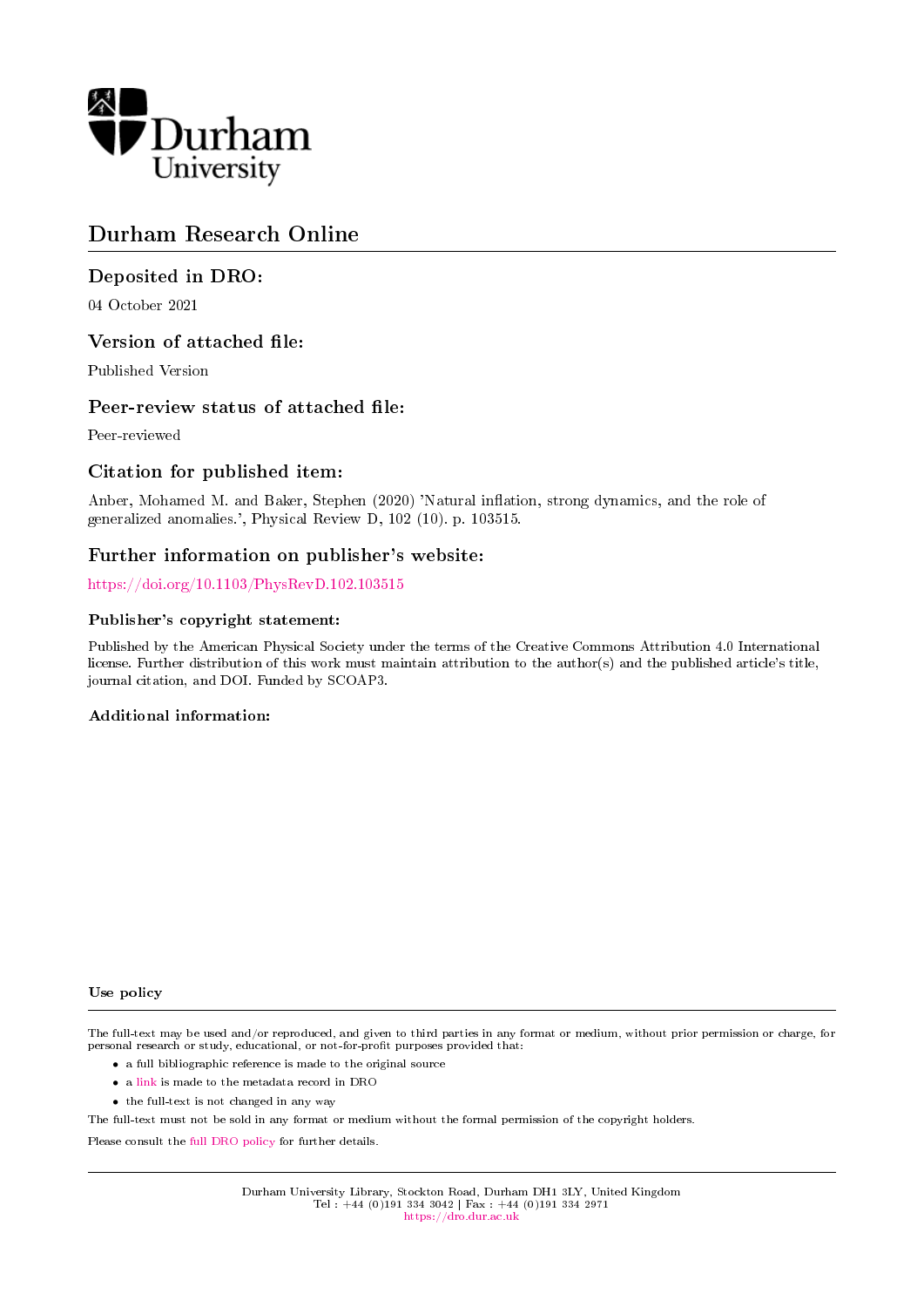## <span id="page-1-3"></span>Natural inflation, strong dynamics, and the role of generalized anomalies

Mohamed M. Anber<sup>\*</sup> and Stephen Baker $\mathbf{\Theta}^{\dagger}$ 

Department of Physics, Lewis & Clark College, Portland, Oregon 97219, USA

 $\blacksquare$ (Received 30 August 2020; accepted 13 October 2020; published 13 November 2020)

We revisit models of natural inflation and show that the single-field effective theory described by the potential  $V(a) \sim \cos \frac{a}{f}$  breaks down as the inflaton a makes large-field excursions, even for values of f smaller than the Planck scale. To remedy the problem, we modify the potential in order to account for the heavy degrees of freedom (hadrons) that become intertwined with the light inflaton as the latter rolls down its potential. By embedding the low-energy degrees of freedom into an ultraviolet-complete gauge theory, we argue that the intertwining between the two scales can be explained as the result of a generalized mixed 't Hooft anomaly between the discrete chiral symmetry and background fractional fluxes in the baryon number, color, and flavor directions. Further, we study the multifield inflation and show that it entertains rich dynamics. Inflating near the hilltop excites the hadrons and spoils the slow-roll parameters, in contradistinction with the expectations in the single-field inflation. Nevertheless, we identify a safe zone where inflation can proceed successfully. We determine the conditions under which the Universe inflates by at least 60 e-foldings and inflation leads to a power spectrum and tensor to scalar ratio that are consistent with the cosmic microwave background data.

DOI: [10.1103/PhysRevD.102.103515](https://doi.org/10.1103/PhysRevD.102.103515)

#### I. INTRODUCTION

Inflationary models that make use of pseudo–Nambu-Goldstone bosons are among the most compelling bottomup particle physics approaches to inflation. They are said to be natural because the ratio of the inflaton mass to the Hubble parameter is protected from large quantum corrections. The first and most influential idea in this direction is to use axions as inflatons [\[1,2\]](#page-14-0). These pseudoscalar particles enjoy a continuous shift symmetry,  $a \rightarrow a +$  constant, that guards them against large loop corrections. The shift symmetry is broken nonperturbatively, e.g., via anomalies, to a discrete shift symmetry, leading to a potential of the form

$$
V(a) \sim \Lambda^4 \left( 1 - \cos \frac{a}{f} \right),\tag{1}
$$

<span id="page-1-2"></span>where  $f$  is the axion decay constant, or axion constant for brevity. The scale  $\Lambda$  is the strong-coupling scale of the gauge group that causes the breaking of the shift symmetry. As one takes  $\Lambda \rightarrow 0$ , we restore the full shift symmetry, and hence the flatness of the potential, which is related to the axion mass  $m_a \approx \frac{\Lambda^2}{f}$ , is natural in the sense of 't Hooft [\[3\].](#page-14-1)

<span id="page-1-1"></span><span id="page-1-0"></span>manber@lclark.edu [†](#page-1-3) sbaker@lclark.edu

The above potential has been extensively used in the literature for the purpose of studying axion inflation as well as other aspects of axion physics; see, e.g., Refs. [\[4](#page-14-2)–8]. Indeed,  $V(a)$  is a good effective field description at scales approximately  $m_a$ , which is much lower than Λ. However, as we shall argue in this paper,  $V(a)$  breaks down as a makes a large-field excursion  $a \sim f$ , even for values of  $f < M_P$ , where  $M_P$  is the reduced Planck mass.<sup>1</sup> As a traverses the field space, it becomes intertwined with heavy degrees of freedom that were integrated out in the first place and led to the potential [\(1\)](#page-1-2). This raises the question about the validity of  $V(a)$  to study models of natural inflation. The main purpose of this paper is to address this concern and elucidate what really happens during axion inflation.

<span id="page-1-4"></span>Using chiral perturbation theory, we argue that the potential [\(1\)](#page-1-2) should be replaced with the correct effective potential that accounts for the heavy degrees of freedom,

$$
V(a,\sigma) \sim \Lambda^4 \left( 1 - \cos\frac{\sigma}{\Lambda}\cos\frac{a}{f} \right),\tag{2}
$$

where  $\sigma$  is the hadronic field.<sup>2</sup>

On another but related topic, 't Hooft anomalies have been known to play a pivotal role in understanding the IR [\\*](#page-1-3)

Published by the American Physical Society under the terms of the [Creative Commons Attribution 4.0 International](https://creativecommons.org/licenses/by/4.0/) license. Further distribution of this work must maintain attribution to the author(s) and the published article's title, journal citation, and DOI. Funded by SCOAP<sup>3</sup>.

<sup>&</sup>lt;sup>1</sup>In this paper, we use the reduced Planck mass  $M_P = \frac{1}{\sqrt{8\pi G}} = 2.435 \times 10^{18}$  GeV, where G is Newton's constant.

We abuse the language and use the word "hadron" to mean any strongly coupled degree of freedom in the infrared, including glueballs.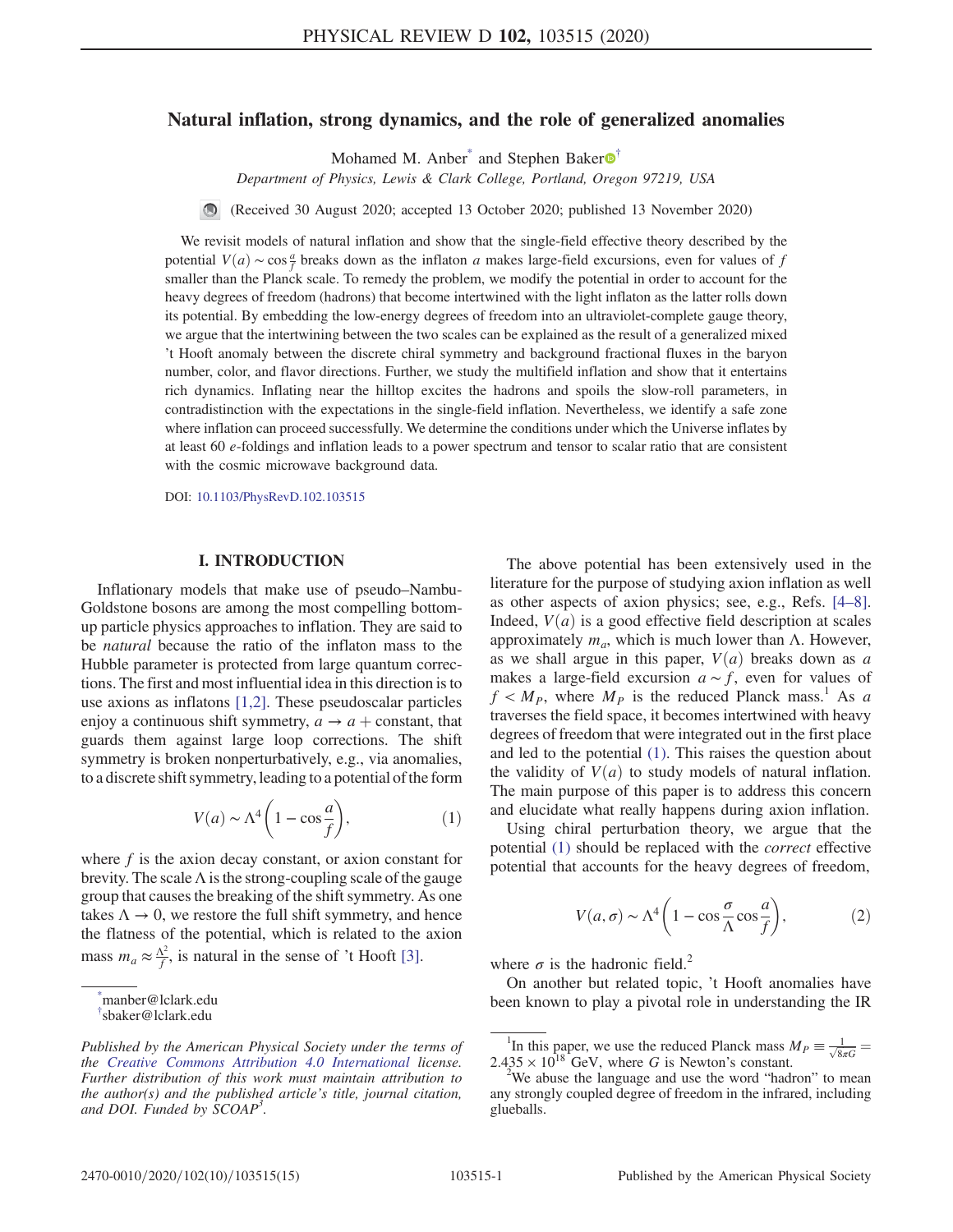physics of strongly coupled gauge theories [\[3\]](#page-14-1). In this regard, the IR particle spectrum has to exactly match a 't Hooft anomaly that exists in the UV. The failure to match an anomaly is a red flag that something is missing in the IR picture. Although this type of anomaly has been known since the 1980s, recently it was realized that it can further be generalized and used to put extra constraints on the possible IR realization of the global symmetries of a given theory; see Refs. [9–[12\]](#page-15-0) and references therein.

As we discuss in this paper, one can obtain  $V(a)$  from a UV-complete gauge theory and show that the IR effective theory is missing important information about the matching of a new type of generalized 't Hooft anomaly that exists deep in the UV, known as the baryon number-color-flavor (BCF) anomaly [\[11,12\].](#page-15-1) To match the anomaly, we need to incorporate the hadronic degrees of freedom into  $V(a)$ . Here, however, one cannot make use of the chiral perturbation theory. The form of  $V(a, \sigma)$  is motivated by lessons that have been learned over the past decade about an adiabatic continuity between the four-dimensional (4D) Yang-Mills theory and a circle compactified Yang-Mills theory with deformations; see Refs. [\[13,14\].](#page-15-2) The anomaly matching conditions provide a nonperturbative and stronger statement about the necessity of reintroducing the heavy degrees of freedom in the low-energy effective field theory as the axion makes large excursions in the field space.

Further, we use both numerical and analytical techniques to study the inflationary potential  $V(a, \sigma)$ . Unlike the single-field effective theory, where the axion can start rolling down the potential very close to the hilltop  $a \approx \pi f$ , starting near the maximum of  $V(a, \sigma)$  spoils inflation for any value of  $f$ . The hadronic degrees of freedom kick the axion very hard toward a steep direction, forcing inflation to end abruptly. However, if we start inflating in a *safe zone* at values of  $a \approx \frac{\pi}{2}f$ , then the axion rolls down slowly in a flat direction, and inflation can be sustained. Whether we can have enough e-folds approximately 50–60, which is the typical number required to solve the problems of the standard big bang cosmology, depends on the value of f. Taking  $f \lesssim M_p$  does not yield enough e-folds, which is dramatically different from inflating in  $V(a)$ , where one can achieve approximately 50–60 *e*-folds of inflation even for values of  $f \lesssim M_P$  by starting very close to the hilltop. This behavior is a manifestation of the intertwining phenomenon between the axion and heavy degrees of freedom as the former makes a large-field excursion. We also argue that this complex dynamics is ultimately attributed to the BCF anomaly, which is lurking deep in the IR and dictating the behavior of the system.

Fortunately, we can achieve successful inflation that yields a large number of e-folds by taking  $f > 9M_p$ . Although such large values of  $f$  are in conflict with theories of quantum gravity, one can evade the problem, for example, by invoking several axions as in models of N-flation [\[4\].](#page-14-2) Further, we study the curvature perturbations and show that the hadronic quantum fluctuations stay in the vacuum at the time the axion fluctuations exit the horizon. This leads to values of the spectral tilt and tensor to scalar ratio that are compatible with the eosmic microwave background (CMB) data [\[15\].](#page-15-3)

This paper is organized as follows. In Sec. [II](#page-2-0), we discuss the reason behind the breakdown of the single-field potential and further describe a class of UV-complete gauge theories coupled to fermions and a single or several complex Higgs fields and lead to a low-energy effective theory of axions. The UV theories are almost identical to the ones that were described in the original paper on natural inflation [\[2\]](#page-14-3); also see Refs. [\[16\]](#page-15-4). However, here we pay extra attention to the global symmetries, as was done in Ref. [\[17\]](#page-15-5), since they play a pivotal role in identifying the new type of 't Hooft anomaly that constrains the IR dynamics, i.e., the BCF anomaly. Throughout this section, we consider the Euclidean version of the theory in the background of a general manifold, but otherwise we turn off the dynamical gravity. The Euclidean version is more convenient to work with since it is easier to identify all the global symmetries as well as their 't Hooft anomalies in a Euclidean setup. Then, we discuss what goes wrong with the low-energy effective potential [\(1\).](#page-1-2) To remedy the effective theory, we use lessons from Yang-Mills theory on a small circle with deformations. This class of theories respects the BCF anomaly, and hence it provides clues about the form of the low-energy effective potential [\(2\)](#page-1-4) that should replace [\(1\)](#page-1-2). In Sec. [III,](#page-9-0) we turn on gravity and study the dynamics of the inflationary potential [\(2\)](#page-1-4) in the Friedmann-Robertson-Walker spacetime  $ds^2 = -dt^2 + b^2(t)dx^2$ , where  $b(t)$  is the scale factor and  $t$  is the cosmic time. Finally, we study the curvature and tensor perturbations and compare against the results from the potential [\(1\)](#page-1-2). We conclude in Sec. [IV](#page-14-4) with final comments. Many important and fine points are delegated to several footnotes, as we felt they might interrupt the flow of the main text.

### II. THEORY AND FORMULATION

<span id="page-2-0"></span>The plan of this section is as follows. We first discuss the breakdown of the single-field effective theory as the axion makes large excursions in the field space. For this purpose, we use chiral perturbation theory and show that one needs to take into account the hadronic degrees of freedom in order to cure the sick single-field theory. At this level, one might be tempted to proceed right away and use the twofield potential to study inflation. However, we take a long pause before doing that in order to show that there can be a deep reason, deeper than the rules of effective field theory, why one needs to introduce the hadronic degrees of freedom into the effective potential. This reason is attributed to a new 't Hooft anomaly. However, to see how this works, one needs to embed the axion as well as hadrons in a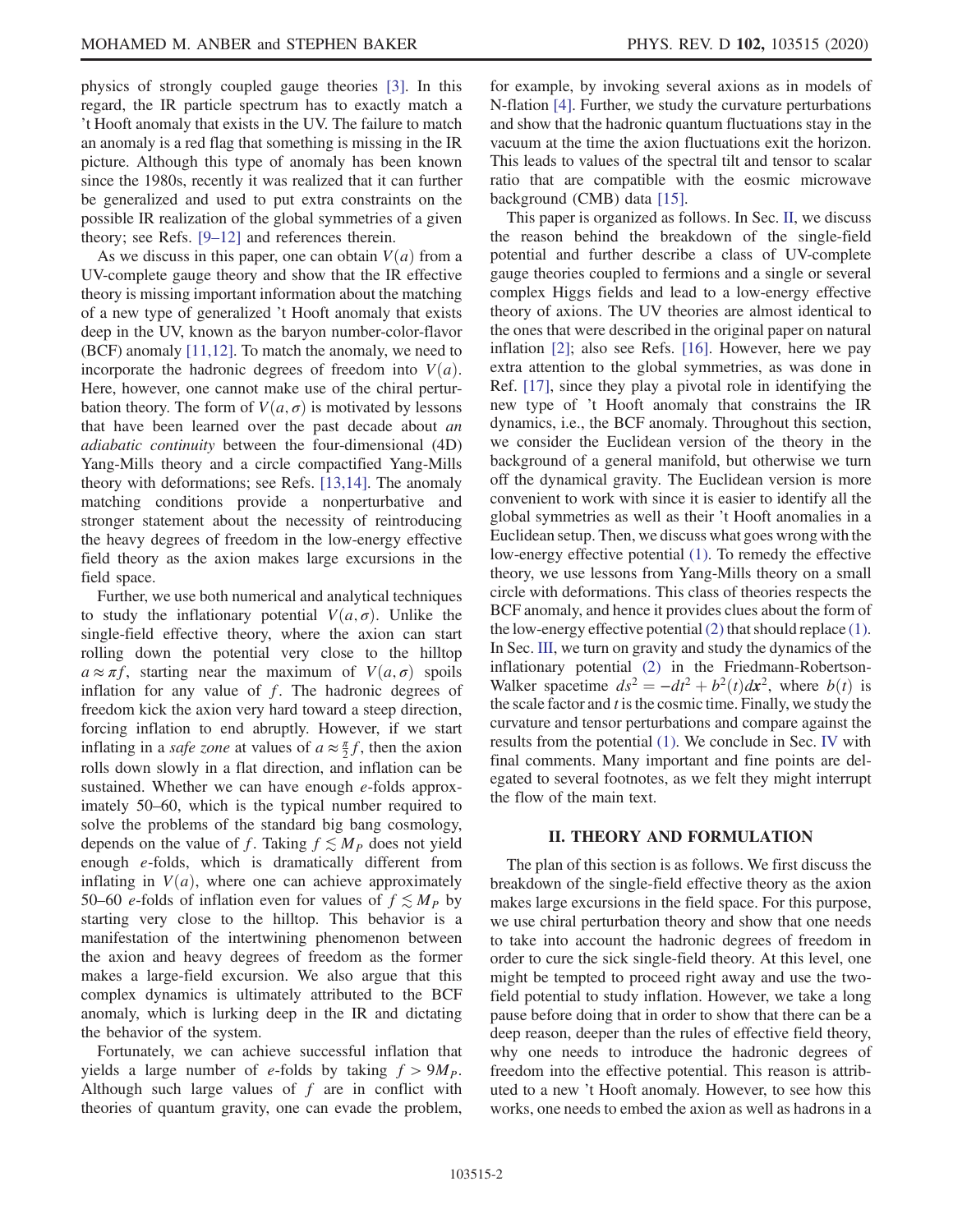UV-complete gauge theory and trace the anomaly from the UV down to the IR. As it turns out, as we flow to the IR we lose control over the strong dynamics, and it becomes unclear how to take into account the strongly coupled degrees of freedom and at the same time match the anomaly. Empowered with lessons we have learned over the past decade from a model of Yang-Mills theory compactified on a small circle, we propose a phenomenological model that (i) takes into account the effects of the strong dynamics on axion and (ii) matches the anomaly.

### A. Chiral Lagrangian

In this section, we explain why the potential [\(1\)](#page-1-2) breaks down as the axion makes large excursions in the field space. Notice that this is true even for values of  $f$  smaller than the Planck scale and that the problem stems from the fact that we are neglecting heavy degrees of freedom that become intertwined with the axion.

To this end, consider  $QCD<sup>3</sup>$  with two light fundamental quarks along with an axion and take the axion constant  $f$  to be much larger than the strong scale. The low-energy chiral Lagrangian is given by [\[18,19\]](#page-15-6)

$$
\mathcal{L} = \frac{f_{\pi}^2}{4} tr[\partial_{\mu} U^{\dagger} \partial^{\mu} U] + \frac{1}{2} (\partial_{\mu} a)^2 + \frac{B_0 f_{\pi}^2}{2} tr[U \mathcal{M}^{\dagger} + \mathcal{M} U^{\dagger}],
$$
\n(3)

where  $U = e^{i\frac{\pi\tau}{f_\pi}}, \pi = (\pi^+, \pi^-, \pi^0)$ , and  $\tau = (\tau^+, \tau^-, \tau^3)$  are the Pauli matrices;  $B_0 = \frac{m_\pi^2}{(m_u + m_d)}$ ; and  $f_\pi$ ,  $m_\pi$ ,  $m_u$ , and  $m_d$  are the pion decay constant, pion mass, and up and down quark masses, respectively.  $M$  is the mass matrix:  $\mathcal{M} = \text{diag}(m_u e^{i\frac{\theta}{f}}, m_d e^{-i\frac{\theta}{f}})$ . If, for simplicity, we assume that  $m_u = m_d$ , then we obtain the potential

<span id="page-3-0"></span>
$$
V = \frac{B_0 f_\pi^2}{2} \text{tr}[U\mathcal{M}^\dagger + \mathcal{M}U^\dagger] = m_\pi^2 f_\pi^2 \cos\frac{\pi^0}{f_\pi} \cos\frac{a}{f}.
$$
 (4)

If we are interested in the low-energy axion physics, then we can completely neglect the pions since  $f_\pi \ll f$ , which leads to the axion potential

$$
V = m_{\pi}^2 f_{\pi}^2 \cos \frac{a}{f}.
$$
 (5)

This potential, apart from a cosmological constant, is identical<sup>4</sup> to  $(1)$ . Now, let us understand what goes wrong with this potential as the field a makes large excursions.

The potential [\(1\)](#page-1-2) has a unique vacuum at  $a = 0$ . Then, one may expand the cosine near the vacuum,  $V(a) \cong \Lambda^4(\frac{a}{f})^2 + \dots$ , which is a good approximation for small perturbations  $|a| \ll f$ , e.g., like when we study scattering problems. In other words, small perturbations near the minimum guarantee that  $|V(a)|/\Lambda^4 \ll 1$  for  $|a| \ll f$ and the low-energy effective field theory [\(1\)](#page-1-2), which is valid for energies  $E \ll \Lambda$ , is robust. Now, one can immediately read the axion mass  $m_a \approx \frac{\Lambda^2}{f}$ , which is much lighter than the strong scale  $\Lambda$ . In this case, we are justified to ignore the pion field, which is much heavier than the axion. The problem, however, appears once the axion makes a large excursion  $a \sim f$ , as required in models of axion inflation. In this case, we find  $V(a) \cong \Lambda^4$  exposing the scale Λ, and the single cosine approximation [\(1\)](#page-1-2) is no longer trusted. In fact, as the axion makes a large excursion, we expect both the light (axion) and heavy (hadrons) scales to be intertwined. Hence, one needs to restore to the original potential [\(4\)](#page-3-0) in order to account for the intertwining phenomenon.<sup>5</sup> This complex behavior, and hence the rearrangement of the hadronic degrees of freedom, was also anticipated to happen, for example, at the core of axion domain walls [\[24](#page-15-7)–28] (where the large-field excursion takes place), based on lessons from the chiral Lagrangian, the large- $N_c$  limit, D-branes, and supersymmetry.

It was not until recently that this scales intertwining phenomenon was put on firmer ground by invoking a new type of 't Hooft anomaly [\[17\]](#page-15-5). We discuss the essence of this anomaly and its implications in the next sections. To do that, we first embed the axion and hadrons in a UV gauge theory that entertains a plethora of global symmetries and examine the fate of the partition function as we turn on background gauge fields of these symmetries. However, we must emphasize here that, whether there is an anomaly or not, the breakdown of [\(1\)](#page-1-2) is expected whenever the rules of effective field theory are violated. What the anomaly buys for us is a nonperturbative statement of why the breakdown happens.

#### B. Embedding in a UV-complete gauge theory

In this section, we embed the axion as well as the hadrons in a UV-complete gauge theory.

We consider an asymptotically free vectorlike  $SU(N_c)$ gauge theory with  $N_f$  flavors of fermions in a representation  $R$  of the color group. We take the fermions to be lefthanded Weyl fermions  $(\psi, \tilde{\psi})$  such that  $\psi$  transforms under  $\mathcal R$  and  $\tilde\psi$  transforms under the complex conjugate representation  $\overline{\mathcal{R}}$ , which, in turn, guarantees the absence of

 $3$ In this paper, we use the term QCD for any QCD-like theory with strong dynamics in the IR.

<sup>&</sup>lt;sup>4</sup>We can also be sloppy and set  $m_{\pi} \approx f_{\pi} \approx \Lambda$ .

 $5$ See Refs. [\[20,21\]](#page-15-8) for an attempt to study the effect of the heavy degrees of freedom on natural inflation. We also point out that in this work we consider QCD at zero temperature, in contrast with little inflation discussed in Ref. [\[22\],](#page-15-9) which occurs near the QCD phase transition. In Ref. [\[23\]](#page-15-10), it was proposed that the inflaton in QCD-like models is achieved by an auxiliary nonpropagating field. This is different from the models we discuss here.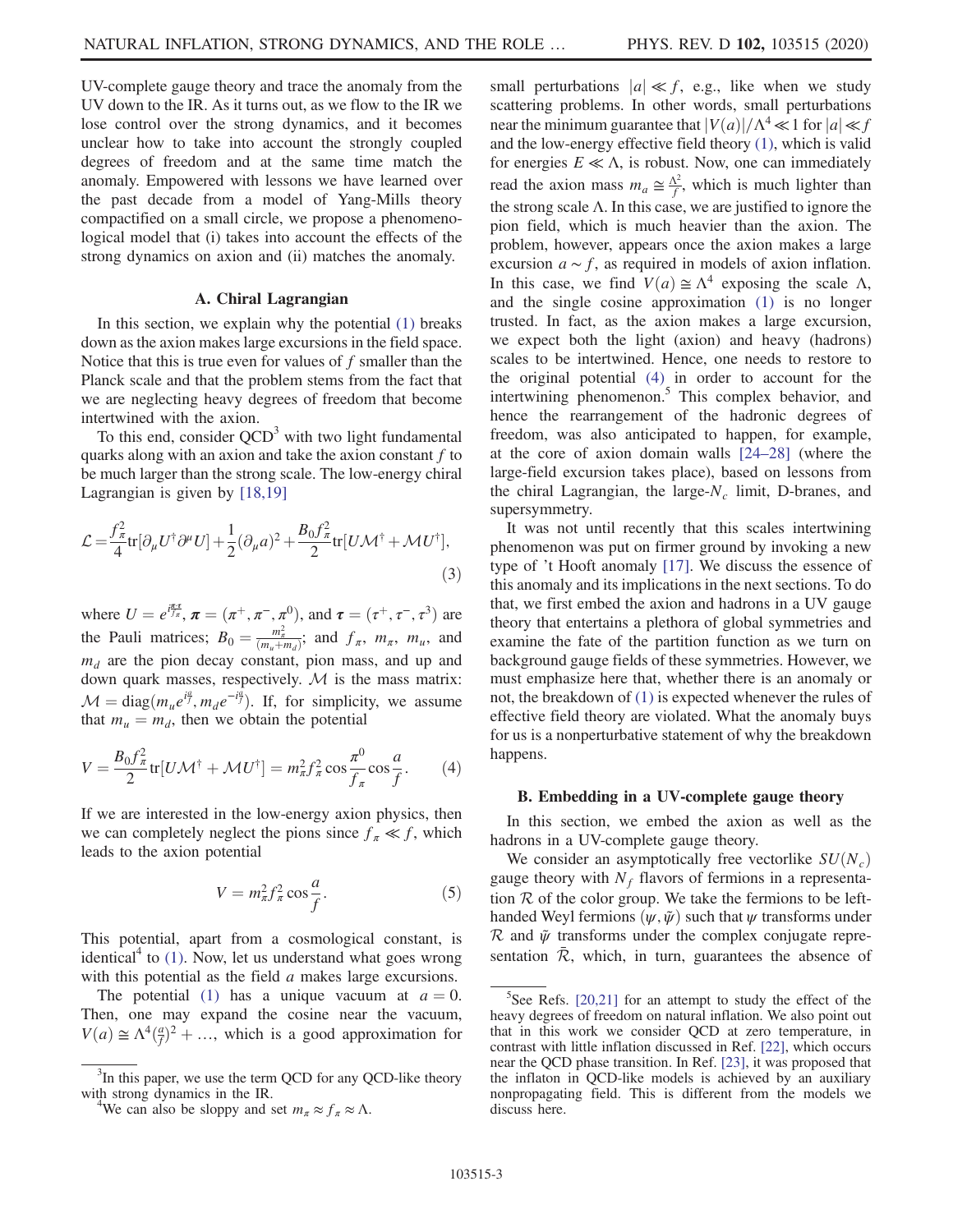gauge anomalies.<sup>6</sup> We combine  $\psi$  and  $\tilde{\psi}$  into a single Dirac spinor Ψ. The UV Lagrangian reads

$$
\mathcal{L}_{\text{UV}}^0 = \sqrt{g} \left[ \frac{1}{4g_s^2} (F_{\mu\nu}^c)^2 + i \bar{\Psi} \mathcal{D} \Psi \right],\tag{6}
$$

where the flavor and color indices are implicitly contracted,  $g_s$  is the coupling constant, g is the metric, and  $\boldsymbol{D}$  is the Dirac operator, which contains both the gauge and spin connections.

It is essential to work out the faithful global symmetries of the theory, since they play a pivotal role in the generalized 't Hooft anomalies, as we will discuss soon. The classical global symmetry of the theory at hand is  $G^{\text{global}} = SU(N_f)_L \times SU(N_f)_R \times U(1)_B \times U(1)_A/[\mathbb{Z}_{N_c/p} \times$  $\mathbb{Z}_{N_f} \times \mathbb{Z}_2$ . The fermions  $\psi(\tilde{\psi})$  transform under the global flavor symmetry  $SU(N_f)_L \times SU(N_f)_R$  as  $(\square, 1)$   $[(1, \square)],$ their charges under the baryon symmetry  $U(1)_B$  is  $+1$  $(-1)$ , and their charges under the  $U(1)$ <sub>A</sub> axial symmetry is  $+1$  (+1). We also mod out by various discrete symmetries in order to avoid redundancy. These discrete symmetries can be absorbed in combinations that involve  $SU(N_c)$  as well as global transformations of  $U(1)_B$  and  $SU(N_f)_L \times SU(N_f)_R$ . The  $\mathbb{Z}_{N_f}$  symmetry is the center of  $SU(N_f)_{L,R}$ , while  $\mathbb{Z}_2$  is the fermion number. The discrete symmetry  $\mathbb{Z}_{N_c/p}$ , on the other hand, needs more elaboration. The N-ality  $n_c$  of a representation  $R$  is the number of the boxes in Young tableau modulo  $N_c$ . Thus, the part of the gauge group that acts faithfully on fermions<sup>7</sup> is  $SU(N_c)/\mathbb{Z}_p$ , where  $p = \gcd(N_c, n_c)$ . This means that the fermions are charged under  $\mathbb{Z}_{N_c/p} \subseteq \mathbb{Z}_{N_c}$ , and hence we mod it out since it is part of the gauge group.

The quantum corrections break<sup>8</sup>  $U(1)_A$  down to the nonanomalous discrete chiral symmetry  $\mathbb{Z}_{2N_fT_{\mathcal{R}}}^{d\chi}$ , where  $T_{\mathcal{R}}$ is the Dynkin index. We normalize  $T_R$  such that the trace in

One way to identify the faithful discrete symmetry  $\subseteq \mathbb{Z}_{N}$ , that acts on fermions is to consider the transition functions  $\Phi_{ij}$  of the  $SU(N_c)$  gauge bundle on the overlap between two patches  $U_i \cap$  $U_i$  that cover the manifold. Then, fermions of N-ality  $n_c$ transform as  $\psi_i \to e^{i2\pi \frac{n_c}{N_c}} \psi_j$ . Hence, the fermions are blind to a  $\mathbb{Z}_{p_{8}}$ transformation, where  $p = \text{gcd}(N_c, n_c)$ .<br><sup>8</sup>One can see this breaking by studying the triangle diagrams

of the  $U(1)_A[SU(N_c)]^2$  anomaly. The anomaly contributes a phase  $e^{i2\alpha N_f T_R \int \text{tr}_{\Box} (F_{8\pi^2}^c)}$  to the Euclidean partition function, where  $\alpha$  is the phase of the  $U(1)_{A}$  global transformation. Thus,  $U(1)$ <sub>A</sub> is anomalous in the background of the color field, and only those values of  $\alpha$  that satisfy  $\alpha = \frac{2\pi k}{2N_f T_R}$ ,  $k \in \mathbb{Z}$ , leave the partition function invariant.

<span id="page-4-1"></span>the fundamental representation is  $T_{\Box} = 1$  and the simple roots  $\alpha$  of  $SU(N_c)$  have length square  $\alpha^2 = 2$ . Thus, the good global symmetry of our theory is reduced to

$$
G^{\text{global}} = \frac{SU(N_f)_L \times SU(N_f)_R \times U(1)_B \times \mathbb{Z}_{2N_f}^{d\chi}}{\mathbb{Z}_{\frac{N_c}{p}} \times \mathbb{Z}_{N_f} \times \mathbb{Z}_2}.
$$
 (7)

<span id="page-4-2"></span>We further couple the fermions to a complex Higgs field  $\Phi = \phi_1 + i\phi_2$  by introducing the Yukawa term  $y\Psi(\phi_1+i\phi_2\gamma^5)\Psi$  and the Higgs potential  $V(\Phi)=\lambda(|\Phi|^2-\lambda)$  $f^2$ <sup>2</sup>. The full Lagrangian reads

$$
\mathcal{L}_{\text{UV}} = \mathcal{L}_{\text{UV}}^0 + \sqrt{g} \left[ |\partial_\mu \Phi|^2 + V(\Phi) + y \bar{\Psi} (\phi_1 + i \phi_2 \gamma^5) \Psi \right]. \tag{8}
$$

The axion constant  $f$  is taken to be much larger than the strong-coupling scale Λ, i.e., we demand  $f \gg \Lambda$ , and the dimensionless couplings  $\lambda$  and  $\gamma$  are  $\mathcal{O}(1)$  constants. We will also assume that  $\Lambda \ll M_P$ , while we comment on the relation between  $f$  and  $M<sub>P</sub>$  below. The Higgs field is inert under all symmetries except  $\mathbb{Z}_{2N_fT_{\mathcal{R}}}^{d\chi}$ , and the Yukawa term is invariant under  $SU(N_c) \times G^{\text{global}}$ . The fermions and Higgs fields transform as  $\psi \to e^{-i\frac{2\pi}{2N_fT_R}}\psi$ ,  $\tilde{\psi} \to e^{-i\frac{2\pi}{2N_fT_R}}\tilde{\psi}$ ,  $\Phi \to e^{4i\frac{2\pi}{2N_fT_{\mathcal{R}}}}\Phi$  under  $\mathbb{Z}_{2N_fT_{\mathcal{R}}}^{d\chi}$ .

<span id="page-4-0"></span>At energy scale  $\Lambda \ll E \ll f$ , the Higgs field acquires a vacuum expectation value. We write  $\Phi = \rho e^{ia}$  and set  $\rho = f$ , where a is the axion field. Then, the fermions acquire a mass  $\mathcal{O}(f)$  and decouple. The effective Lagrangian becomes

$$
\mathcal{L}_{\Lambda \ll E \ll f} = \sqrt{g} \left( \frac{1}{4} (F_{\mu\nu}^c)^2 + f^2 (\partial_{\mu} a)^2 \right) \n+ a N_f T_{\mathcal{R}} \text{tr}_{\Box} \left( \frac{F^c \wedge F^c}{8\pi^2} \right),
$$
\n(9)

where  $tr_{\Box}(\frac{F^c \wedge F^c}{8\pi^2})$  is the topological charge density of the color field and the precoefficient  $N_fT_R$  is obtained by integrating out the fermions running inside the triangle diagrams that contribute to the  $U(1)_A[SU(N_c)]^2$  anomaly; see Footnote 8. The Lagrangian [\(9\)](#page-4-0) describes  $N_c^2 - 1$ gluonic degrees of freedom coupled to an axion. Since the axion constant is much larger than the strong scale, the axion field does not experience a large variation over length scales approximately  $\Lambda$ , and we can think of a as a constant  $\theta$  angle over such length scales. Notice also that the term  $aN_f T_{\mathcal{R}} \text{tr}_{\Box} \left( \frac{F^c \wedge F^c}{8\pi^2} \right)$  breaks the axion shift symmetry down to  $\mathbb{Z}_{N_fT_R}$ . This is an exact symmetry of the system, which remains a good one deep in the IR (but it can break spontaneously; e.g., we can have axion domain walls).

<sup>&</sup>lt;sup>6</sup>The formalism requires a minor modification for fermions in self-conjugate representations, i.e., when  $\mathcal{R} = \bar{\mathcal{R}}$ , e.g., adjoint fermions. We assume throughout this paper that the representation is not self-conjugate.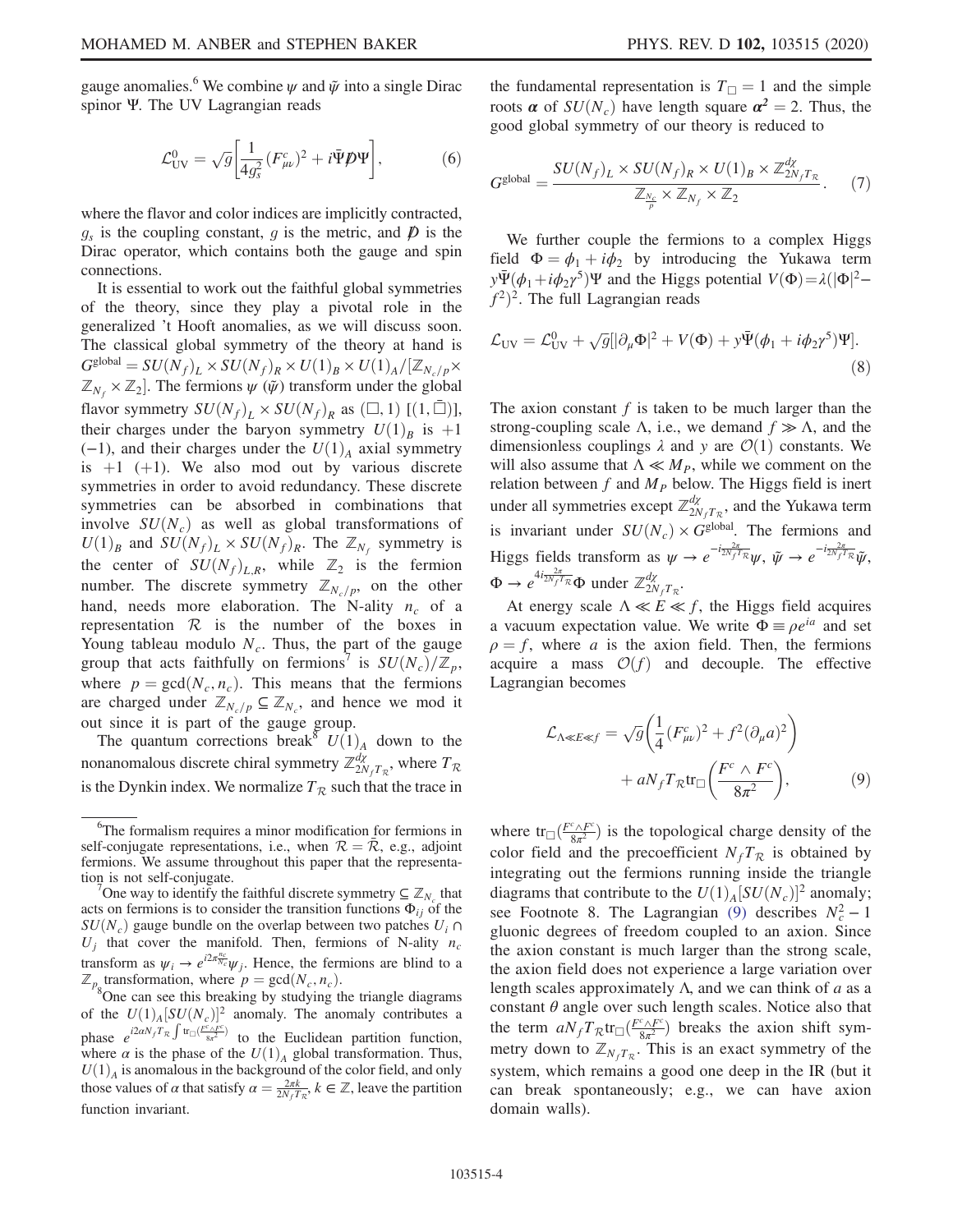<span id="page-5-0"></span>Further, going down to energies  $E \ll \Lambda$ , the theory generates a mass gap and confines.<sup>9</sup> The only relevant degree of freedom, then, is the axion field. Integrating out the strong field fluctuations generates a potential<sup>10</sup>  $V(a)$ ,

$$
\mathcal{L}_{E \ll \Lambda} = \sqrt{g} \left[ \frac{1}{2} (\partial_{\mu} a)^{2} + V(a) \right],
$$
  

$$
V(a) = \Lambda^{4} \left( 1 - \cos \left( \frac{a N_{f} T_{\mathcal{R}}}{f} \right) \right) + \cdots,
$$
 (10)

where we scaled  $a \rightarrow a/f$ . The dots in [\(10\)](#page-5-0) refer to higher harmonics,<sup>11</sup> which need to respect the discrete shift symmetry  $a \to a + \frac{2\pi}{N_f T_R}$ . As we pointed out above, the potential [\(10\)](#page-5-0) cannot be trusted when the axion makes large-field excursions; the effective field theory breaks down. We will also show that this potential is inconsistent with a new 't Hooft anomaly that we will discuss momentarily. Before doing that, we digress to discuss one technical aspect that has to do with the value of the axion constant.

#### C. N-flation

The potential in [\(10\)](#page-5-0) is typical in studying models of axion inflation. To satisfy the Planck satellite constraints on the CMB power spectrum [\[15\],](#page-15-3) however, one needs to take  $f > M_{P_2}$  which is in tension with theories of quantum gravity.<sup>12</sup> The tension can be alleviated, for example, by invoking the idea of N-flation [\[4\],](#page-14-2) where we postulate the

 $10$ <sup>10</sup>The potential is generated after summing over a dilute gas of Belavin-Polyakov-Schwarz-Tyupkin (BPST) instantons. Every (anti)instanton carries a minimum topological charge of  $\int tr_{\square} \left( \frac{F^c \wedge F^c}{8\pi^2} \right) = \pm 1$ . Thus, the 't Hooft vertex in the background of the BPST instanton takes the form  $e^{-\frac{8\pi^2}{g_s^2}}e^{\pm iaN_fT_R}$ , where  $\frac{8\pi^2}{g_s^2}$  is the instanton action. The 't Hooft vertex is invariant under the discrete shift symmetry  $a \to a + \frac{2\pi}{N_f T_R}$ . Inserting the vertex into the path integral generates the potential  $V(a)$ . However, one has to keep in mind that the dilute gas approximation is not under control since the scale modulus grows indefinitely, thanks to the strong-coupling behavior in the IR.  $11$ The higher harmonics can be thought of summing over

BPST instantons with higher topological charges.<br><sup>12</sup>For example, if one takes  $f > M_p$ , then gravitational

instantons can induce higher harmonics that spoil inflation; see, e.g., Ref. [\[29\]](#page-15-11).

existence of  $N$  axion fields.<sup>13</sup> Each field has an axion constant  $f < M_P$ . Interestingly, one finds that the collective motion of the axions results in an effective axion constant  $f_{\text{eff}} \cong \sqrt{N}f > M_p$ , and hence we can respect the CMB constraints without going against the general lore we learn from theories of quantum gravity. To illustrate this mechanism, we briefly repeat the above steps, but now we couple the fermions to N complex Higgs fields,  $\sum_{j=1}^{N} \bar{\Psi}(\phi_1^j + i \phi_2^j \phi^5) \Psi$ , and introduce the Higgs potential  $V = \sum_{j=1} \lambda (|\Phi_j|^2 - f^2)$ . We immediately find that each axion  $a_i$  respects the discrete shift symmetry  $a_i \rightarrow a_i +$  $\frac{2\pi}{N_f T_R}$ . Integrating out the fermions generates the term  $\sum_{j=1}^{N} a_j \text{tr}_{\square} \left( \frac{F^c \wedge F^c}{8\pi^2} \right)$ , while summing over the instantons<sup>14</sup> yields the low-energy effective Lagrangian

$$
\mathcal{L}_{E \ll \Lambda} = \sqrt{g} \left[ \frac{1}{2} \sum_{j=1}^{N} (\partial_{\mu} a_j)^2 + \sum_{j=1}^{N} \Lambda^4 \left( 1 - \cos \left( \frac{a_j N_f T_R}{f} \right) \right) \right].
$$
\n(11)

To simplify the analysis, we assume that the  $N$  distinct axions have the same initial conditions as they start to roll down the potential, i.e.,  $a_j \approx \pi f/(N_f T_R)$ . Thus, we take  $a_j = a$  for every  $j = 1, 2, ..., N$  and define  $a_e \equiv \sqrt{N}a$  to obtain

$$
\mathcal{L}_{E \ll \Lambda}^{\text{eff}} = \sqrt{g} \left[ \frac{1}{2} (\partial_{\mu} a_e)^2 + N \Lambda^4 \left( 1 - \cos \left( \frac{a_e N_f T_R}{\sqrt{N} f} \right) \right) \right],\tag{12}
$$

and the collective degree of freedom  $a_e$  has an effective axion constant  $\sqrt{N}f > M_P$  for large enough values of N. What we have achieved is that each axion has a large-field excursion less than the Planck scale, yet the effective axion  $a<sub>e</sub>$  yields scalar and tensor perturbations that are compatible with the CMB power spectrum.<sup>15</sup>

From now on, we work with the Lagrangian  $(10)$ , keeping in mind that the axion field and the axion constant that appear there are the effective ones. Now, we return back to the original problem and address the fact that the Lagrangian [\(10\)](#page-5-0) breaks down as a makes large excursions. To remedy the problem, we need to introduce the strongly coupled degrees of freedom into the effective potential, as we discussed above in the case of the chiral Lagrangian.

<sup>&</sup>lt;sup>9</sup>Strictly speaking, true confinement will only take place if the system has an unbroken  $\mathbb{Z}_{N_c}^1$  1-form center symmetry. This symmetry acts on the Polyakov loop and guarantees that the vacuum expectation value of the loop is zero in the confining regime; i.e., we have an infinitely long flux tube between two fundamental probe charges. A theory with dynamical fundamental fermions, for example, does not have a  $\mathbb{Z}_{N_c}^1$  symmetry, and thus there is no true notion of confinement. However, since  $f \gg \Lambda$ , the flux tubes break at a length scale approximately  $\frac{f}{\Lambda^2}$ , which is parametrically much larger than  $\Lambda^{-1}$ . In this case, we can talk about an *emergent*  $\mathbb{Z}_{N_c}^1$  1-form symmetry.

<sup>&</sup>lt;sup>13</sup>Another mechanism that can be used to circumvent the tension is the aligned natural inflation  $[30,31]$ .

<sup>&</sup>lt;sup>14</sup>There will be N distinct 't Hooft vertices approximately  $e^{-\frac{8\pi^2}{g_s^2}}e^{\pm ia_jN_fT_{\mathcal{R}}}$  for  $j=1,2,...,N$ . Notice that 't Hooft vertices are

invariant under the discrete shift symmetry  $a_j \rightarrow a_j + \frac{2\pi}{N_f T_R}$ .

<sup>&</sup>lt;sup>15</sup>It can also be shown that the effect of gravitational instantons is suppressed in models of N-flation and that these models are not in conflict with the weak gravity conjecture; see Ref. [\[29\].](#page-15-11)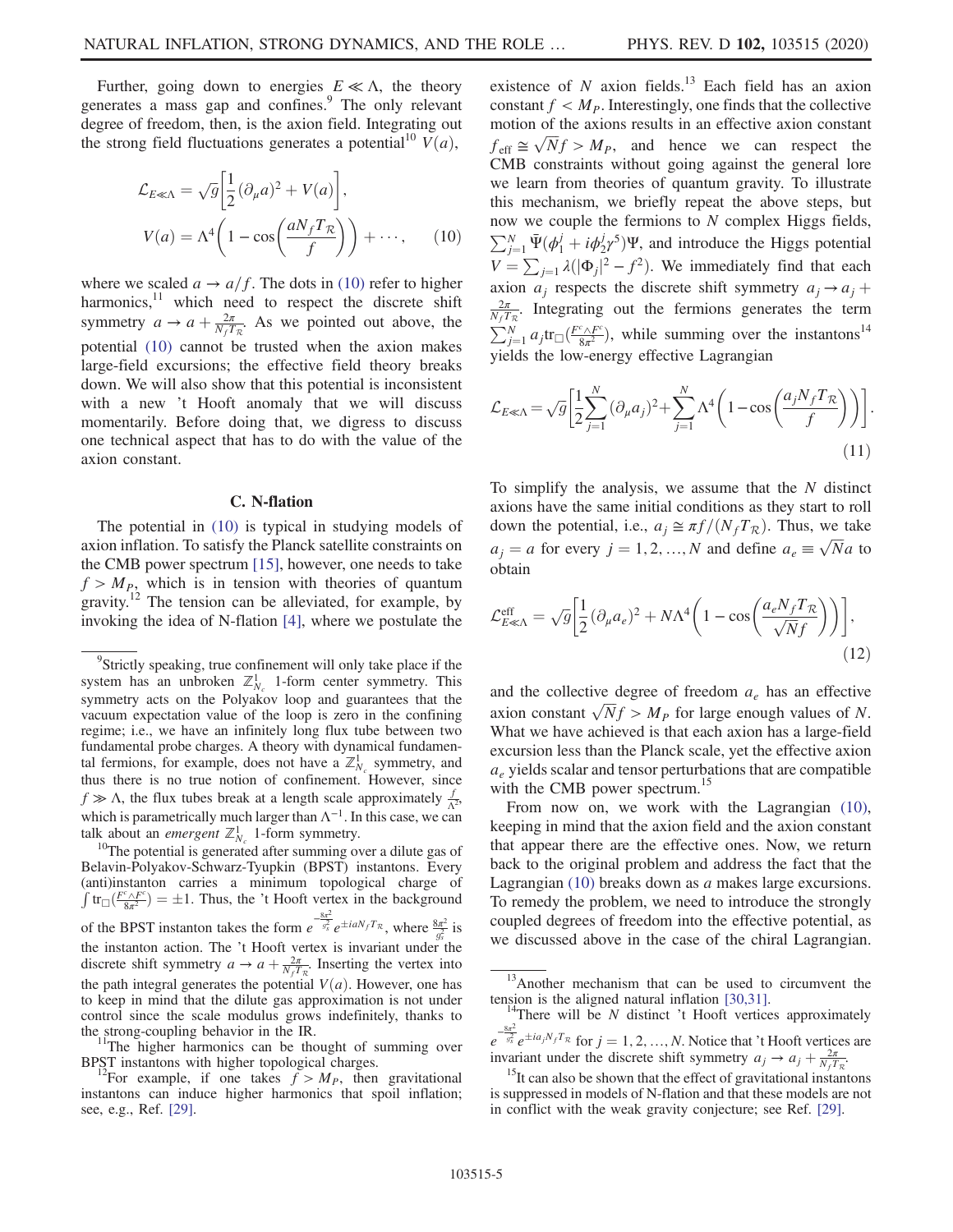Here, unfortunately, one cannot use the power of chiral perturbation theory since the fermions are heavy and decouple long before the theory enters its strongly coupled regime. In the next sections, we discuss how to address this problem and introduce the reader to a recently discovered 't Hooft anomaly that enables us to make nontrivial statements about the IR physics.

### D. Generalized 't Hooft anomalies: The BCF anomaly

A 't Hooft anomaly is an obstruction to gauging a global symmetry [\[3\].](#page-14-1) The anomaly is a renormalization group invariant, and hence it has to be matched between the UV and IR.16 This makes 't Hooft anomalies an indispensable tool to study asymptotically free theories since one can calculate the anomaly coefficient in the UV and, irrespective of the details of dynamics, this coefficient has to be exactly reproduced by the IR strongly coupled degrees of freedom. These anomalies have been known since the 1980s and have played an important role in model building of composites [\[33\]](#page-15-13) and Seiberg dualities [\[34\]](#page-15-14). Recently, this topic gained momentum due to the discovery of new anomalies that go under the name generalized 't Hooft anomalies; see, e.g., Refs. [9–[12\]](#page-15-0) and references therein.

Because of the limited space, we only give a glimpse of the essence of these new anomalies. The interested reader is referred to the cited literature for more details.

The traditional 't Hooft anomalies, as have been known since the 1980s, involve only integer topological charges of the background gauge field of a given global symmetry. The new realization, that was first made in Ref. [\[9\]](#page-15-0), is that one can also turn on fractional topological charges known as 't Hooft fluxes [\[35\]](#page-15-15). This new technology was applied in Ref. [\[10\]](#page-15-16) to gauging the center symmetry of the color group. Recently, this method was generalized by turning on fractional fluxes in the color, flavor, and baryon number directions, compatible with the faithful action of the global symmetry of a given theory [\[11,12\]](#page-15-1). The new anomaly was dubbed the BCF anomaly.

In fact, by closely examining the microscopic theory discussed in Sec. [II,](#page-2-0) one reveals that it exhibits a BCF anomaly. This is a mixed anomaly between the global discrete chiral symmetry  $\mathbb{Z}_{2N_fT_R}^{d\chi}$  and the color-baryonflavor background fluxes. These are the most general fluxes that are compatible with the faithful global symmetry of the theory as given in [\(7\).](#page-4-1) Again, we spare the reader the details and refer to Ref. [\[11\]](#page-15-1) for a comprehensive explanation of all the steps. Succinctly, we compactify the Euclidean theory on a large 4-torus.<sup>17</sup> Then, the BCF anomaly shows up in the UV as an irremovable phase $18$  in the Euclidean partition function  $\mathcal Z$  as we perform a  $\mathbb Z^{d\chi}_{2N_fT_R}$  global transformation in the color-baryon-flavor background fluxes,

$$
\mathcal{Z} \to \mathcal{Z} e^{i\frac{2\pi}{N_f T_R} [N_f T_R \mathcal{Q}^c + d_R (\mathcal{Q}^f + \mathcal{Q}^B)]}, \qquad (13)
$$

<span id="page-6-1"></span><span id="page-6-0"></span>where  $d_{\mathcal{R}}$  is the dimension of the representation  $\mathcal{R}$  and  $Q^{c,B,f}$  are the fractional topological charges in the color, baryon, and flavor directions. These charges are given by

$$
Q^{c} = mm'\left(1 - \frac{1}{N_c}\right), \qquad Q^{f} = kk'\left(1 - \frac{1}{N_f}\right),
$$
  

$$
Q^{B} = \left(n_c \frac{m}{N_c} + \frac{k}{N_f}\right)\left(n_c \frac{m'}{N_c} + \frac{k'}{N_f}\right),
$$
(14)

<span id="page-6-2"></span>where  $m, m', k, k' \in \mathbb{Z}$ . At energy scale  $\Lambda \ll E \ll f$ , the BCF anomaly can be reproduced by coupling the axion to the topological charge densities of the color, flavor, and baryon number. Thus, we need to add the term

$$
L_{\text{anom}} = a(N_f T_{\mathcal{R}} q^c + d_{\mathcal{R}} q^f + d_{\mathcal{R}} q^b) \tag{15}
$$

to the infrared Lagrangian in order to match the BCF anomaly. Here,  $q^{c,B,f}$  are the topological charge densities of the color, flavor, and baryon number,  $q^{c,B,f} = \text{tr}_{\square}(\frac{F^{c,B,f} \wedge F^{c,B,f}}{8\pi^2})$ , whose integrals on a closed 4D manifold give  $Q^{c,B,f}$  in [\(14\).](#page-6-0) Now, we see that under a discrete shift symmetry  $a \to a + \frac{2\pi}{N_f T_R}$  the IR partition function acquires the exact same UV phase that appears in Eq. [\(13\).](#page-6-1)

The Lagrangian [\(15\)](#page-6-2) does not immediately dictate the mathematical form of the deep IR effective field theory at energy scale  $\ll \Lambda$ . The dynamics in the IR, however, has to conspire in order to respect the BCF anomaly; this anomaly involves the color direction, and hence the IR effective field theory has to contain information about the color degrees of freedom.<sup>19</sup> Thus, the single-field Lagrangian  $(10)$ , that is used in models of axion inflation, is missing important

<sup>19</sup>The BCF anomaly is unlike other ordinary (associated to integer fluxes) 't Hooft anomalies. For example, the theory we are discussing enjoys two ordinary 't Hooft anomalies:  $\mathbb{Z}_{2N_fT_{\mathcal{R}}}^{d\chi}[U(1)_B]^2$  and  $\mathbb{Z}_{2N_fT_{\mathcal{R}}}^{d\chi}[SU(N_f)]^2$ . These anomalies, however, do not involve the color field, and thus they do not tell us about any kind of intertwining between the axion and strongly coupled theory in the IR.

<sup>&</sup>lt;sup>16</sup>As a word of caution, the reader should not confuse this kind of anomalies with gauge or axial anomalies. If a theory has a gauge anomaly, then it is either sick in the UV or can make sense only as an effective field theory with a cutoff; see Ref. [\[32\]](#page-15-17). An example of the axial anomaly is the one we discussed in Sec. [II,](#page-2-0) where  $U(1)_{A}$  is broken down to a discrete subgroup in the background of the dynamical color field. 'T Hooft anomaly, on the other hand, neither signals anything wrong with the theory nor reduces the global symmetry. It is just a way to probe the theory by gauging its global symmetries.

 $17$ The compactification on a 4-torus is a slick way to see the anomaly. However, we must emphasize that the anomaly itself is

insensitive to the details of the geometry.<br><sup>18</sup>This means that we cannot introduce a counterterm that removes the phase.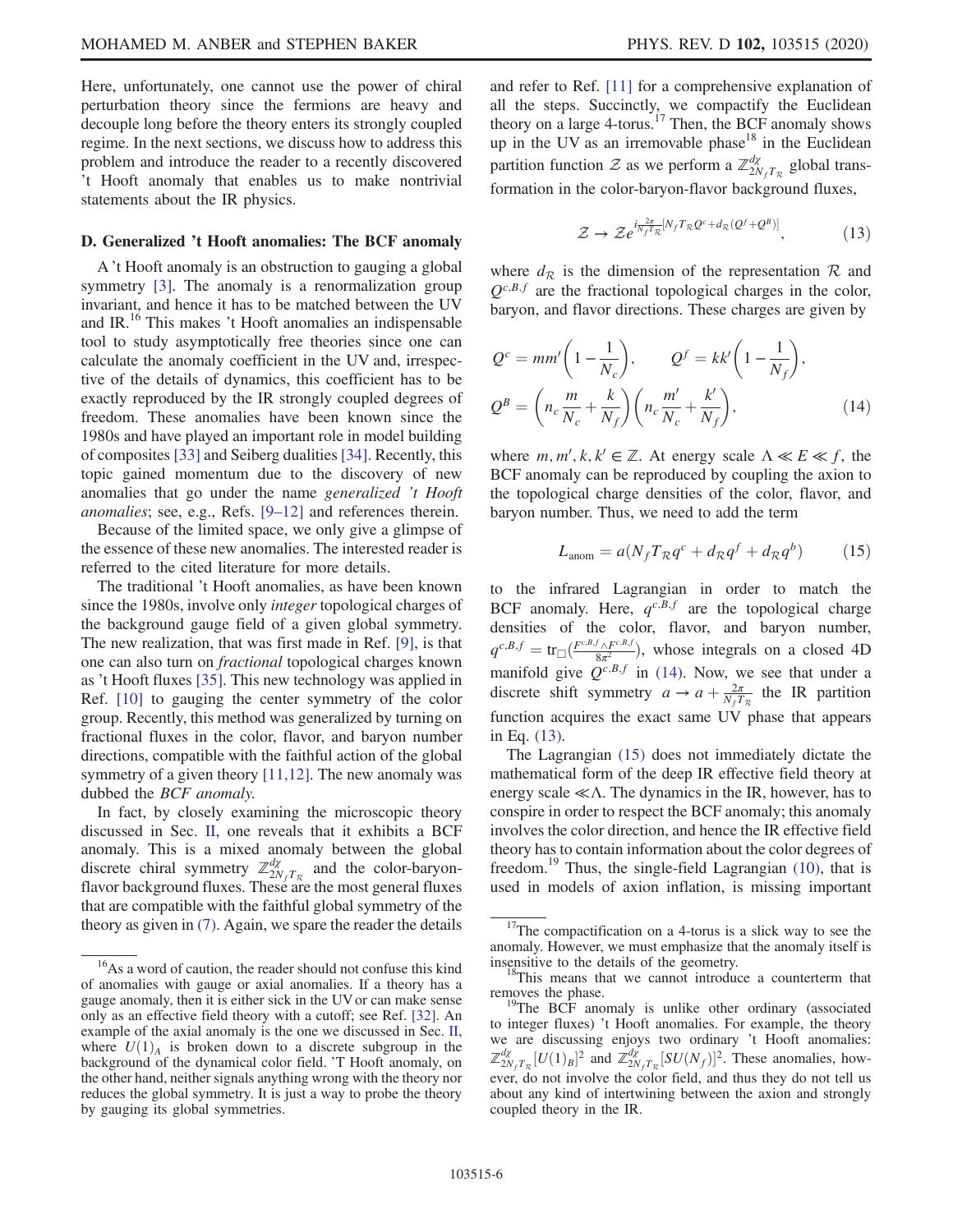information about this anomaly, and it cannot be the whole story. The very interesting point, though, is that this information is related to a very high-energy scale of approximately  $\Lambda$  compared to the scale of axion physics of approximately  $\Lambda^2/f$ ; this information needs to lurk deep in the IR in order to match the BCF anomaly. This is the nonperturbative reason of the scale-intertwining phenomenon that was anticipated long ago [24–[26\].](#page-15-7) However, we must be clear that, whether the anomaly is present or not, one still expects the strong dynamics to play a major role as the axion makes a large-field excursion.<sup>20</sup> As we argued above, the effective potential [\(10\)](#page-5-0) breaks down in this case since the hadronic degrees of freedom get excited. What the anomaly buys for us, though, is a nonperturbative statement why the interplay between hadrons and axion should take place.

The question then is how we account for the strong dynamics in the IR. Given the poor handle we have on the strongly coupled phenomena, this sounds like a daunting task, and there is not much one can say about the effects of the strong dynamics on axion inflation. Nevertheless, over the past decade, we have learned a good deal of technology that enables us to understand the physics of the strong dynamics, e.g., confinement and discrete chiral symmetry breaking, by means of weakly coupled physics. We review the progress in this direction in the next section and set the stage to investigate axion inflation in a more realistic setup compared to what has been achieved in the literature.

## E. Deformed QCD

To have control over the IR dynamics, we deform the original theory given by the Lagrangian [\(8\)](#page-4-2) such that we leave the global symmetry [\(7\)](#page-4-1) intact. This method of deforming a strongly coupled gauge theory has been invoked for more than a decade with a huge body of literature. We refer the reader to the review [\[14\],](#page-15-18) while we try to keep our discussion succinct and relevant to the cosmological context. At the end of this section, we remove the deformation and motivate a model that takes into account the effects of the strong dynamics on axion inflation.

<span id="page-7-0"></span>To this end, we compactify the theory<sup>21</sup> on a spatial circle  $\mathbb{S}^1_L$  of circumference L, and at the beginning, we take L to be much larger than any length scale in the problem<sup>22</sup> and add the double-trace deformation

$$
L_{\text{DTD}} = \sum_{n=1} c_n \text{Tr}_{\square} |\Omega^n|^2. \tag{16}
$$

We say that the theory lives on  $\mathbb{R}^{2,1} \times \mathbb{S}^1_L$ , where  $\mathbb{R}^{2,1}$ denotes two space and one time directions.<sup>23</sup> However, given that the length of the circle is very large, the dynamics does not distinguish between this theory and the theory that lives on  $\mathbb{R}^4$ ; it is still in the confining regime in the IR.  $\Omega \equiv e^{i \oint_{S^1_L} A^c}$  is the Polyakov loop (or holonomy) of the color field over  $\mathbb{S}^1_L$  (the color field obeys periodic boundary conditions over  $\mathbb{S}_L^1$ ), and  $c_n$  are positive coefficients approximately  $\mathcal{O}(1)$ , as we explain below. We also give the fermions and Higgs field periodic boundary condi-

tions<sup>24</sup> along  $\mathbb{S}_L^1$ . Next, we lower L below  $1/\Lambda N_c$ ; we take  $\Lambda \ll \frac{1}{N_cL} \ll f$ . In this case,<sup>25</sup> the gauge field fluctuations generate a potential for the holonomy Ω. This potential favors a center-broken phase,  $Tr_{\Box}\Omega \neq 0$ ; this is the celebrated thermal phase transition (deconfinement) that happens at  $L \sim \Lambda^{-1}$ . To suppress the gauge field fluctuations, avoid the transition, stay in a center-symmetric confining phase ( $Tr_{\Box}\Omega = 0$ ), and allow for a smooth behavior across  $L \sim \Lambda^{-1}$ , we choose the coefficients  $c_n$  in [\(16\)](#page-7-0) to be large and positive. In summary, adding the double-trace deformation to the theory allows for an adiabatic continuity between large and small values of  $L$  and guarantees that the theory stays in its confining regime. Next, we study the dynamics of the theory in the small circle limit, which is totally under analytical control, and show how confinement happens. This task is not possible on  $\mathbb{R}^4$  or in the limit  $\Lambda \gg \frac{1}{N_c L}$ .

Definitely, a small value of  $L$  is not realistic for the cosmological context. What we are trying to do here is motivate a model that can capture the physics of the strong dynamics as we take  $L \to \infty$ . We argue below that such a model is consistent with what is expected in a confining theory.

Let us for now continue our investigation of the deformed theory on the circle. If we take L to be small enough,  $L\Lambda N_c \ll 1$ , then the theory enters its weakly coupling regime,  $g_s \ll 1$ , and becomes amenable to the semiclassical techniques.<sup>26</sup> Because the theory is at a center-symmetric point, the gauge field component in

 $^{20}$ In fact, a theory with a single fundamental quark does not have a genuine discrete chiral symmetry. Hence, in this case, there is no BCF anomaly. Yet, one expects the strong dynamics to play a role as the axion makes a large-field excursion.

<sup>&</sup>lt;sup>21</sup>Remember that the IR theory is in a confining regime. <sup>22</sup>This is not a thermal circle, and hence deformed QCD is not a finite temperature theory.

 $^{23}$ Here, we slightly deviate from the promise that was made throughout this section that we are working in a Euclidean version of the theory in order to emphasize that  $\mathbb{S}^1$  is not a thermal circle.<br><sup>24</sup>Actually, whether we give them periodic or antiperiodic

boundary conditions will not affect our analysis since they

decouple at scales much higher than the strong scale.<br><sup>25</sup>Since  $\frac{1}{L} \ll f$ , the fermions and radial component of the Higgs

are already decoupled. 26Upon the breakdown of  $SU(N_c)$  down to  $U(1)^{N_c-1}$ , see the few lines that follow, we obtain a tower of Kaluza-Klein W bosons. The lightest W boson mass is  $\frac{2\pi}{N_c L}$ . Thus, when we take  $\Delta N_c \ll 1$ , the W boson mass works as an IR cutoff that stops the running of the coupling constant  $g_s$  at energy approximately  $\frac{1}{N_c L}$ , which is much higher than the strong scale, and hence the theory is weakly coupled at this scale.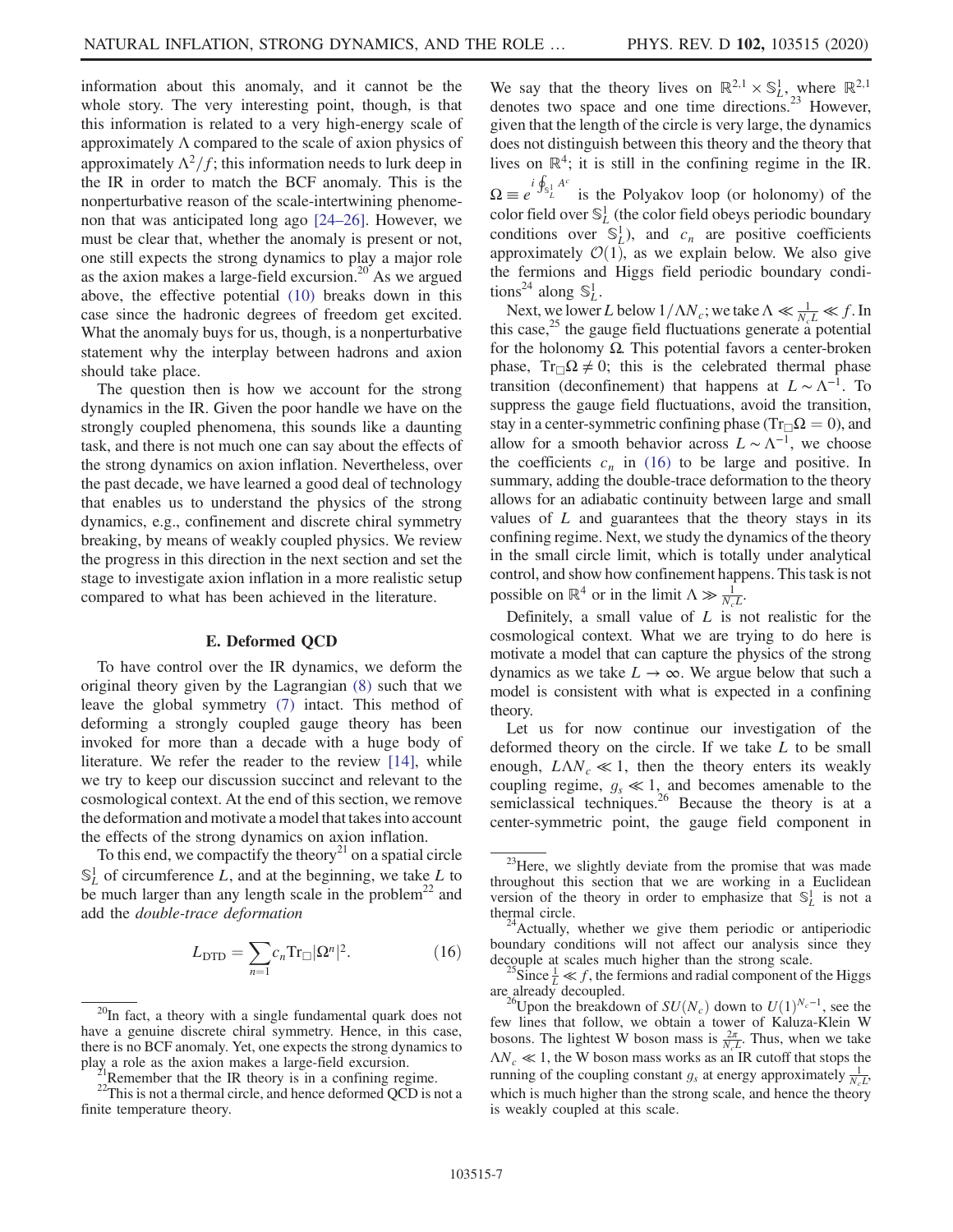the compact direction, which behaves as a scalar, gets a nonzero vacuum expectation value. Then, the gauge group  $SU(N_c)$  spontaneously breaks into the maximal Abelian subgroup  $U(1)^{N_c-1}$ . Effectively, the theory lives in three dimensions, and each of the  $U(1)^{N_c-1}$  photons can be dualized to a scalar. The photon fields can be taken along the directions of the Cartan subalgebra. Let the boldface symbol F denote the photon fields along the Cartan subalgebra directions:  $F = (F_1, F_2, ..., F_{N-1})$ . Then, the duality relation in three dimensions reads  $\mathbf{F}_{\mu\nu} \sim \epsilon_{\mu\nu\alpha} \partial_{\alpha} \sigma$ , where  $\sigma$  is the dual photon. At this stage, the reader might conclude that the theory has  $N_c - 1$  massless degrees of freedom, and thus it is dramatically different from the mother theory before compactification.<sup>27</sup> This conclusion, however, is premature since the theory also admits monopole instantons.28 The 't Hooft vertices of these instantons and anti-instantons are

$$
\mathcal{M}_k = e^{-\frac{8\pi^2}{Ng_s^2}} e^{i\alpha_k \cdot \sigma + i\frac{N_f T_{\mathcal{R}}}{N_c} a},
$$
  

$$
\bar{\mathcal{M}}_k = e^{-\frac{8\pi^2}{Ng_s^2}} e^{-i\alpha_k \cdot \sigma - i\frac{N_f T_{\mathcal{R}}}{N_c} a},
$$
(17)

for the simple and affine roots  $\boldsymbol{\alpha}_k$ ,  $k = 1, 2, ..., N_c$ . In the weak-coupling regime, the monopoles are a dilute gas, and their effect can be taken into account by summing over an ensemble of them in the partition function. The final expression of the three-dimensional (3D) effective Lagrangian reads

<span id="page-8-1"></span>
$$
L_{\text{eff}}^{\text{3D}} = \sqrt{g} \left[ \frac{g_s^2}{8\pi^2 L} (\partial_\mu \boldsymbol{\sigma}) + \frac{f^2 L}{2} (\partial_\mu a)^2 + V(\boldsymbol{\sigma}, a) \right], \qquad (18)
$$

<span id="page-8-0"></span>where

$$
V(\boldsymbol{\sigma}, a) = \frac{1}{L^3} e^{-\frac{8\pi^2}{N_c g^2}} \sum_{k=1}^{N_c} \left( 1 - \cos\left(\boldsymbol{\alpha}_k \cdot \boldsymbol{\sigma} + \frac{N_f T_{\mathcal{R}}}{N_c} a\right) \right). \quad (19)
$$

Therefore, we see that the monopole instantons generate a mass gap for the photons, as can be easily seen by expanding the cosine term to quadratic order, which leads to the confinement of the fundamental quarks. It is crucial to note that the potential [\(19\)](#page-8-0) is valid for both small- and large-field excursions of a and  $\sigma$ , and its validity is guaranteed as long as we are in the semiclassical regime  $LN_c\Lambda \ll 1$ .

It can also be shown that the BCF anomaly of the UV theory carries over in the deformed QCD version of the theory, as was explained in details in Ref. [\[11\]](#page-15-1), and we do not repeat this discussion here. It suffices to say that the fractional nature of the background topological charges [\(14\)](#page-6-0) plays a pivotal role when compactifying the theory on a small manifold. A more technical way of thinking about the fractional charges is to turn on higherform background fields and couple our theory to a topological quantum field theory [\[36\]](#page-15-19). Upon compactifying a theory on a circle, such background fields persist in the small circle limit, leading to the same BCF anomaly of the original theory [\[11\].](#page-15-1) Interestingly, integral topological charges do not necessary survive the small circle compactification, $29$  and hence the fractional charges are crucial to preserve the information about the UV theory.

The Lagrangian [\(19\)](#page-8-0) describes the interesting intertwining phenomenon between the axion and the massive photons. It is easy to see that the ratio between the photon and axion masses is  $\frac{m_{\sigma}}{m_a} \sim f L \gg 1$ , and one might be tempted to integrate out the photon field. This, however, overlooks the importance of the photon field in the case of a large axion excursion. For example, it was shown in Ref. [\[11\]](#page-15-1) that the fundamental quarks are deconfined on axion domain walls, thanks to the intertwining between the photon and axion fields at the core of the walls. This phenomenon is also expected to persist in the large circle limit, since the BCF anomaly is insensitive to the size of the manifold. However, the naive potential [\(10\)](#page-5-0) cannot account for it because of the absence of any strong-dynamics information. Now, in the light of the BCF anomaly, we see what goes wrong with [\(10\)](#page-5-0): this potential does not match the BCF anomaly and hence cannot be the whole story in the IR.

### F. Decompactification limit and cosmological model

Strictly speaking, the Lagrangian [\(18\)](#page-8-1) is trusted only in the semiclassical regime  $N_c \Lambda L \ll 1$ . Upon decompactification, higher-order Kaluza-Klein monopole instantons become important, and therefore one loses control over the semiclassical analysis. Nonetheless, the double-trace deformation suppresses any potential phase transition as we vary the circle size. Over the past decade, there has been a large body of evidence that the theories on the small and large circles are continuously connected; see Ref. [\[14\]](#page-15-18) for a review. One of the latest tests is the lattice study in Ref. [\[37\]](#page-15-20), in which it was shown that the topological susceptibility of pure Yang-Mills theory with double-trace deformation is independent of the circle size.

At this stage, and in the absence of a more realistic way to take into account the effects of the strong  $^{27}$ Remember that we are supposed to be in a confining regime dynamics on the axion field, we postulate the following

<sup>(</sup>this is the essence of the adiabatic continuity) and the number of

effective degrees of freedom should scale as  $(N_c)^0$ . <sup>28</sup>The monopole instantons are the constituents of a BPST instantons, and they are reliable saddle points of the path integral in the semiclassical limit.

<sup>&</sup>lt;sup>29</sup>To be more precise, whether the anomalies that correspond to integer topological charges survive the compactification or not is an open question.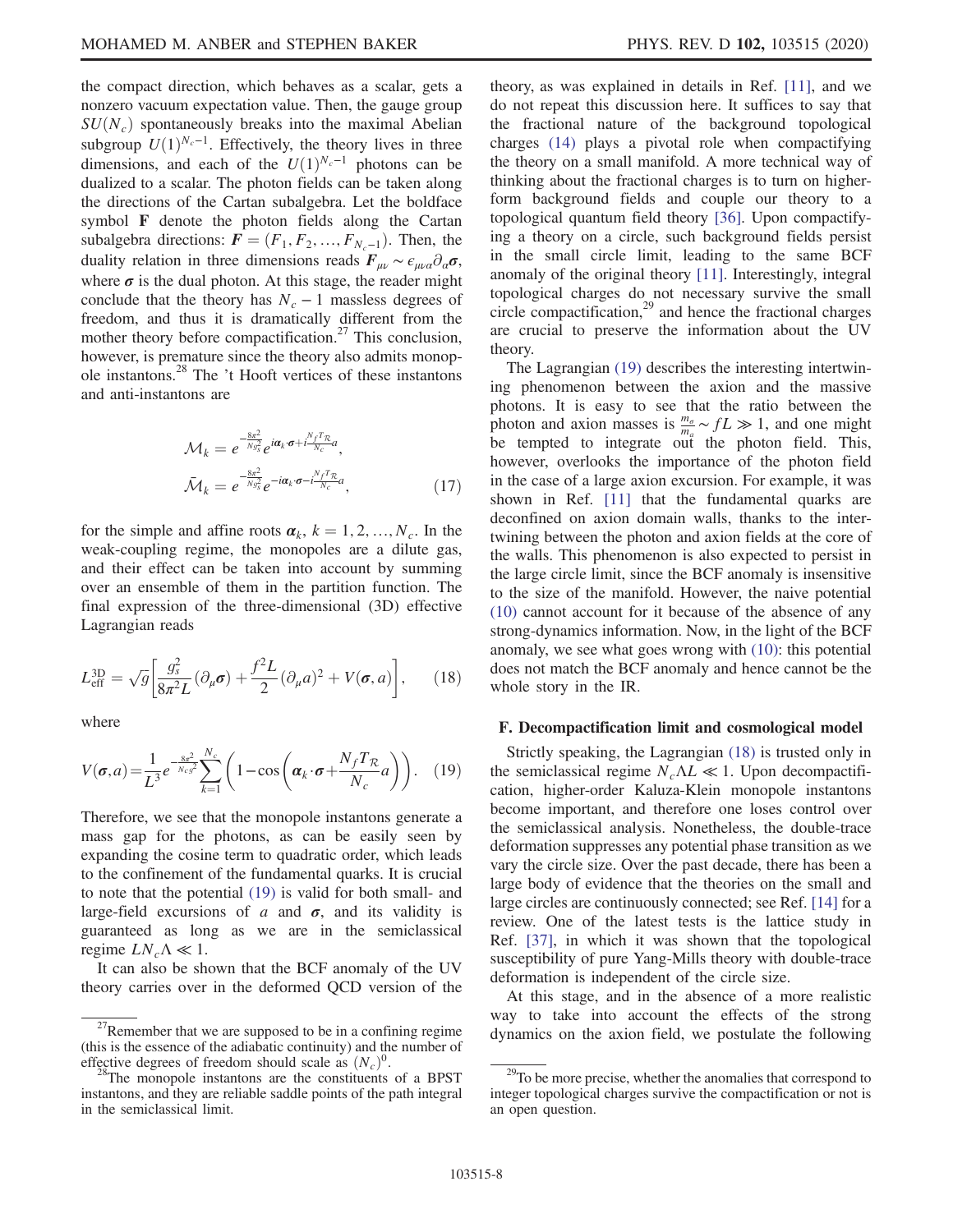<span id="page-9-1"></span>phenomenological model<sup>30</sup> in the  $L \rightarrow \infty$  limit, which is based on [\(18\)](#page-8-1) and [\(19\)](#page-8-0):

$$
\mathcal{L}_{\text{model}} = \sqrt{g} \left[ \frac{1}{2} (\partial_{\mu} a)^2 + \frac{1}{2} (\partial_{\mu} \sigma)^2 + V(a, \sigma) \right],
$$
  

$$
V(a, \sigma) = \Lambda^4 \sum_{k=1}^{N_c} \left( 1 - \cos \left( \frac{\alpha_k \cdot \sigma}{\Lambda} + \frac{N_f T_{\mathcal{R}}}{N_c f} a \right) \right).
$$
 (20)

If we neglect the dynamics of the axion and treat it as a constant vacuum angle,  $a \rightarrow \theta$ , then the vacuum energy density is given by

$$
V_0 = -2N_c \Lambda^4 \text{max}_k \left( \cos \left( \frac{2\pi k + N_f T_R \theta}{N_c} \right) \right), \qquad (21)
$$

where the max function selects the branch  $k$  that minimizes the cosine. This functional dependence of the vacuum energy on  $\theta$  exactly resembles what one would expect based on arguments from supersymmetric gluodynamics, D-branes, and the large- $N_c$  limit [\[26\]](#page-15-21).

The fact that the phenomenological Lagrangian [\(20\)](#page-9-1) gives the correct functional dependence on  $\theta$  makes it a viable playground that we can use in order to study the effects of the hadronic physics on the inflaton and cosmological perturbations in models of natural inflation. This is exactly our task in the next section. Since we will mostly consider  $SU(N_c = 2)$ , we give the explicit form of the potential in this case. The potential [\(20\)](#page-9-1) reduces to $31$ 

<span id="page-9-2"></span>
$$
V(a,\sigma) = 2\Lambda^4 \left[ 1 - \cos\frac{\sigma}{\Lambda}\cos\frac{N_f T_R}{2f} a \right].
$$
 (22)

Interestingly, this potential is identical in form to Eq. [\(4\)](#page-3-0) that was based on the chiral Lagrangian. Yet, we do not expect the two Lagrangians to be related since they are based on different physics. While the Lagrangian [\(4\)](#page-3-0) is the low-energy description of a strongly coupled theory with light quarks, Eq. [\(22\)](#page-9-2) is descendant from a theory with heavy fermions and compactified on a circle. Moreover, the  $\sigma$  field in [\(22\)](#page-9-2) models a strongly coupled degree of freedom that is different in nature from the pion field  $\pi$ . In addition, in an  $SU(N_c)$  theory our phenomenological model describes  $N_c - 1$  degrees of freedom in the IR, which cannot be justified in a true strongly coupled theory. Nonetheless, in the next section, we show that the number of colors does not play a major role in axion inflation, at least for small enough values of  $N_c$ , as we conclude from comparing the dynamics of  $SU(2)$  and  $SU(3)$ .

### <span id="page-9-0"></span>III. DYNAMICS OF AXION INFLATION

In this section, we study inflation in the Friedmann-Robertson-Walker spacetime  $ds^2 = -dt^2 + b^2(t)dx^2$ , where  $b(t)$  is the scale factor and t is the cosmic time. We also study the curvature and tensor perturbations and assume that the inflaton is solely responsible for the generation of the curvature perturbations; i.e., we do not invoke curvatons.

### A. Axion inflation: The traditional path

Before studying the model [\(20\)](#page-9-1), we pause here in order to review the dynamics of axion inflation that is based on the traditional potential [\(10\).](#page-5-0) Inflation happens as the axion starts anywhere near the hilltop  $\frac{a}{f} \cong \pi$  and rolls down to the bottom  $a \approx 0$  (we can always restrict the motion of  $\frac{a}{f}$  in the interval  $[0, \pi]$  without loss of generality). Then, it is a straightforward exercise to calculate the number of e-folds,  $N_e = \int_{t_i}^{t_f} dtH$ , where H is the Hubble parameter, t is the cosmic time, and the integration spans the time period from the beginning,  $t_i$ , to end,  $t_f$ , of inflation.<sup>32</sup> Then, writing  $\int_{t_i}^{t_f} dtH$  as  $\int_{a_i}^{a_f} da \frac{H}{a}$ , using the approximate equation of motion  $3H\dot{a} + \frac{\Lambda^4}{f} \sin{\frac{a}{f}} = 0$ , where we have neglected the second derivative  $\ddot{a}$  (assuming that the axion slowly rolls down its potential), and Friedmann's equation  $3M_P^2 H^2 \cong V(a)$ , we find  $N_e = \frac{2f^2}{M_P^2} \log \frac{\cos \frac{af}{2f}}{\cos \frac{af}{2f}}$ . We also use the same approximation to calculate the slow-roll parameters  $\epsilon \equiv -\frac{\dot{H}}{H^2}$  and  $\eta \equiv \frac{\partial^2 V/\partial a^2}{\partial H^2}$  to find  $\epsilon = \frac{M_P^2}{2f^2}$  cotan<sup>2</sup>  $\frac{a}{2f}$  and  $\eta = \frac{M_P^2}{f^2}$  $rac{\cos{\frac{\theta}{f}}}{1-\cos{\frac{\theta}{f}}}$ . Inflation ends when either  $\epsilon \sim 1$  or  $|\eta| \sim 1$ . It is easy to have many  $e$ -folds of inflation if we take<sup>33</sup>  $f > M<sub>P</sub>$ . Interestingly, even for values of  $f < M<sub>P</sub>$ , one can also achieve a very large number of e-folds by starting inflation very close<sup>34</sup> to  $\pi$ . Nevertheless, recent constraints from Planck satellite put severe constraints on the

 $30$ One interesting aspect of this model is the appearance of  $N_c$  multiplying the axion constant f. Therefore, for a large number of colors, one can have an effective axion constant  $f_e = N_c f \gg M_p$ . This observation seconds the fact that the model [\(20\)](#page-9-1) has the correct functional dependence of the vacuum energy on the  $\theta$  angle. Here, we do not use this observation to enhance the value of  $f$ , as was done in Refs. [\[38,39\]](#page-15-22). Instead, we invoke N-flation as we did above.

invoke N-flation as we did above.<br><sup>31</sup>The roots of  $SU(2)$  are  $\alpha = \pm \sqrt{2}$ . We also make the substitution  $\Lambda \to \sqrt{2}\Lambda$ , which introduces  $\mathcal{O}(1)$  nonessential number in front of the potential that we neglect.

<sup>&</sup>lt;sup>32</sup>Remember that we need  $N_e \sim 50-60$  in order to solve the problems of the standard big bang cosmology.

Remember that theories of quantum gravity are in tension with taking  $f > M_P$ . Here, we assume that we are working within the N-flation model, as we discussed before.

<sup>&</sup>lt;sup>4</sup>Strictly speaking, we cannot start inflating arbitrarily close to  $a = \pi f$  in order to avoid the quantum kicks, which change the vacuum expectation value of  $\vec{a}$  by  $H$  every Hubble time. Instead, we should start at least a distance H from  $a = \pi f$ . We would like to thank Lorenzo Sorbo for emphasizing this point.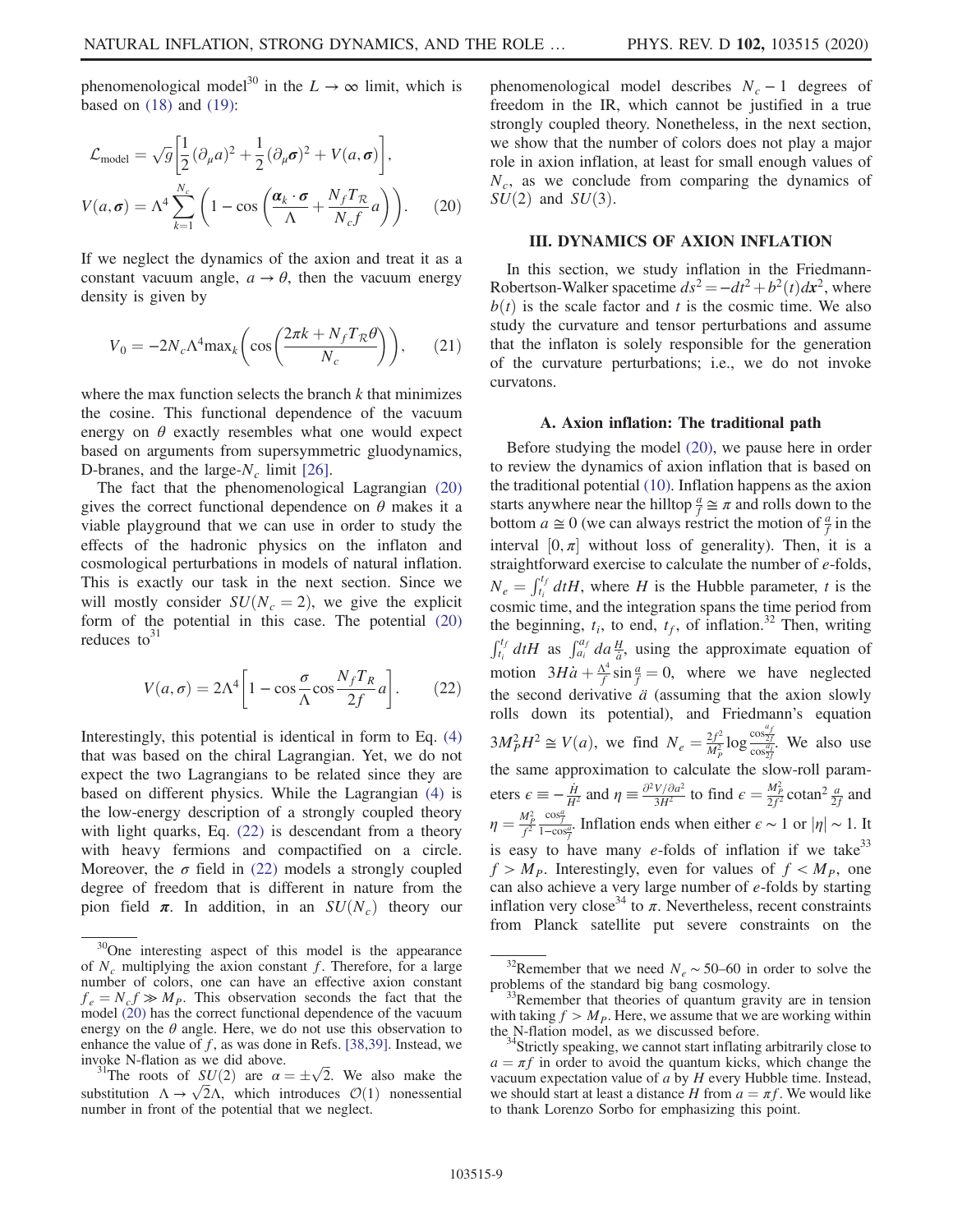spectral tilt<sup>35</sup>  $n_s - 1$  of the power spectrum and the scalar to tensor ratio r. Bounds on  $n_s$  from Planck plus WMAP are  $0.9457 < n_s < 0.9749$  at 95% C.L. [\[15,40\].](#page-15-3) One finds that we need  $f > 10M<sub>P</sub>$  in order to respect this constraint. Let us also mention that the constraints on the amplitude of the CMB power spectrum can be met by taking  $\Lambda \sim 10^{-3} M_P$ .

<span id="page-10-2"></span>Taking  $f > M_p$ , one can safely assume that inflation ends at  $a \sim 0$ . In this case, the analysis simplifies, and we express both  $\epsilon$  and  $\eta$  as functions of the e-folds remaining before the end of inflation  $N_e^{\star 36}$ :

$$
\epsilon(N_e^{\star}) = \frac{M_P^2}{2f^2} \frac{1}{e^{\frac{M_P^2 N_e^{\star}}{f^2}} - 1},
$$
  

$$
\eta(N_e^{\star}) = \frac{M_P^2}{2f^2} \frac{2 - e^{\frac{M_P^2 N_e^{\star}}{f^2}}}{e^{\frac{M_P^2 N_e^{\star}}{f^2}} - 1}.
$$
 (23)

<span id="page-10-4"></span>Recalling that the scalar perturbations and tensor to scalar ratios are  $n_s = 1-6\epsilon + 2\eta$  and  $r = 16\epsilon$ , respectively, one writes both  $n_s$  and r as functions of  $N_e^*$ :

$$
n_{s} - 1 = -\frac{M_{P}^{2}}{f^{2}} \frac{e^{\frac{M_{P}^{2}N_{e}^{*}}{f^{2}}}}{e^{\frac{M_{P}^{2}N_{e}^{*}}{f^{2}}}} - 1,
$$

$$
r = \frac{8M_{P}^{2}}{f^{2}} \frac{1}{e^{\frac{M_{P}^{2}N_{e}^{*}}{f^{2}}}}.
$$
(24)

These are the values of the spectral tilt and tensor to scalar ratio at the time when a pivot scale, probed by the CMB, excited the horizon  $N_e^*$  e-folds before the end of inflation.

### B. Axion inflation: The QCD effects

In this section, we study the dynamics of inflation using the model [\(20\).](#page-9-1) We limit our investigation to the two cases  $SU(N_c = 2)$  and  $SU(N_c = 3)$ . We shall find that the details of the gauge group have a little effect on the qualitative behavior of inflation. We simplify the analysis<sup>37</sup> by using the replacement  $f \rightarrow 2f/(N_f T_R)$  in Eq. [\(22\):](#page-9-2)

Planck satellite.<br><sup>36</sup>To derive Eq. [\(23\)](#page-10-2), we use  $N_e = \frac{2f^2}{M_p^2} \log \frac{\cos \frac{af}{2f}}{\cos \frac{af}{2f}}$  and set  $a_f = 0$  when  $N_e = 0$ ; thus, the number of remaining e-folds just before the end of inflation is 0. From this, we find  $N_e^* = -\frac{16\pi^2 f^2}{M_p^2} \log \cos \frac{a_i}{2f}$ , which gives the number of the remaining  $e$ -folds before the end of inflation, at the time when  $a$  is equal to  $a_i$ . Then, solving for  $a_i$  as a function of  $N_e^*$  and substituting into  $\epsilon = \frac{M_p^2}{2f^2} \cot^2 \frac{a_i}{2f}$ 

 $\frac{2\pi}{32f^2} \cot^2 \frac{a_i}{2f}$ , we arrive at Eq. [\(23\).](#page-10-2)<br><sup>37</sup>The existence of a  $\mathbb{Z}_{2N_fT_g}^{d\chi}$  discrete chiral symmetry can lead to cosmological problems at the end of inflation [\[41\].](#page-15-23) We ignore this problem in our analysis.

<span id="page-10-1"></span>

FIG. 1. A typical plot of the QCD-axion potential  $V(a, \sigma)$  in the  $SU(N_c = 2)$  case (but not to scale). Since  $f \gg \Lambda$ , the potential is very steep in the  $\sigma$  direction. Thus, any small fluctuations near the black dot, which indicates the initial value of  $a \approx \pi f$ , will cause the inflation to proceed very quickly in the  $\sigma$  direction (as indicated by the arrows), and thus inflation ends abruptly. However, the axion can slowly roll down the potential, provided that we start inflating near  $a \approx \frac{\pi}{2}f$ , irrespective of the initial value of  $σ$ , which is indicated by the thick green line.

$$
\mathcal{L}^{SU(2)} = \sqrt{-g} \left[ \frac{1}{2} (\partial_{\mu} a)^2 + \frac{1}{2} (\partial_{\mu} \sigma)^2 + V(a, \sigma) \right],
$$
  

$$
V(a, \sigma) = 2\Lambda^4 \left[ 1 - \cos \frac{\sigma}{\Lambda} \cos \frac{a}{f} \right].
$$
 (25)

<span id="page-10-3"></span>The equations of motion and Friedmann's equation read

$$
\ddot{a} + 3H\dot{a} + \frac{\partial V(a,\sigma)}{\partial a} = 0, \qquad \ddot{\sigma} + 3H\dot{\sigma} + \frac{\partial V(a,\sigma)}{\partial \sigma} = 0,
$$

$$
3M_P^2 H^2 = \frac{1}{2}\dot{a} + \frac{1}{2}\dot{\sigma} + V(a,\sigma), \qquad (26)
$$

and the dot denotes the derivative with respect to the cosmic time t.

Inspection of Eq. [\(25\)](#page-10-0) reveals that slow-roll inflation cannot be sustained at values of  $|a| \sim \pi f$  since in this case one finds  $V(a, \sigma) \cong 2\Lambda^4 (1 + \cos \frac{\sigma}{\Lambda})$ . The latter form of the potential does not satisfy the slow-roll condition  $\epsilon \equiv -\frac{\dot{H}}{H^2} \ll 1$ , given that  $\Lambda \ll M_P$ , a very sensible assumption in any reliable effective field theory. This behavior was confirmed numerically and is depicted in Fig. [1](#page-10-1). The dynamics here is drastically different compared to models of axion inflation, Eq. [\(10\)](#page-5-0), where one starts near the hilltop at  $|a| \sim \pi f$ . This should not come as a surprise, given our lengthy discussion in Sec. [II](#page-2-0); near the hilltop, both the axion and hadronic degrees of freedom become

<span id="page-10-0"></span><sup>&</sup>lt;sup>35</sup>We remind the reader that the power spectrum of the curvature perturbations is given by  $\mathcal{P}(k) = A_s(\frac{k}{k^*})^{n_s-1}$ , where  $A_s = 2.196 \times 10^{-9}$  and the pivot scale  $k^* = 0.05$  Mpc<sup>-1</sup> for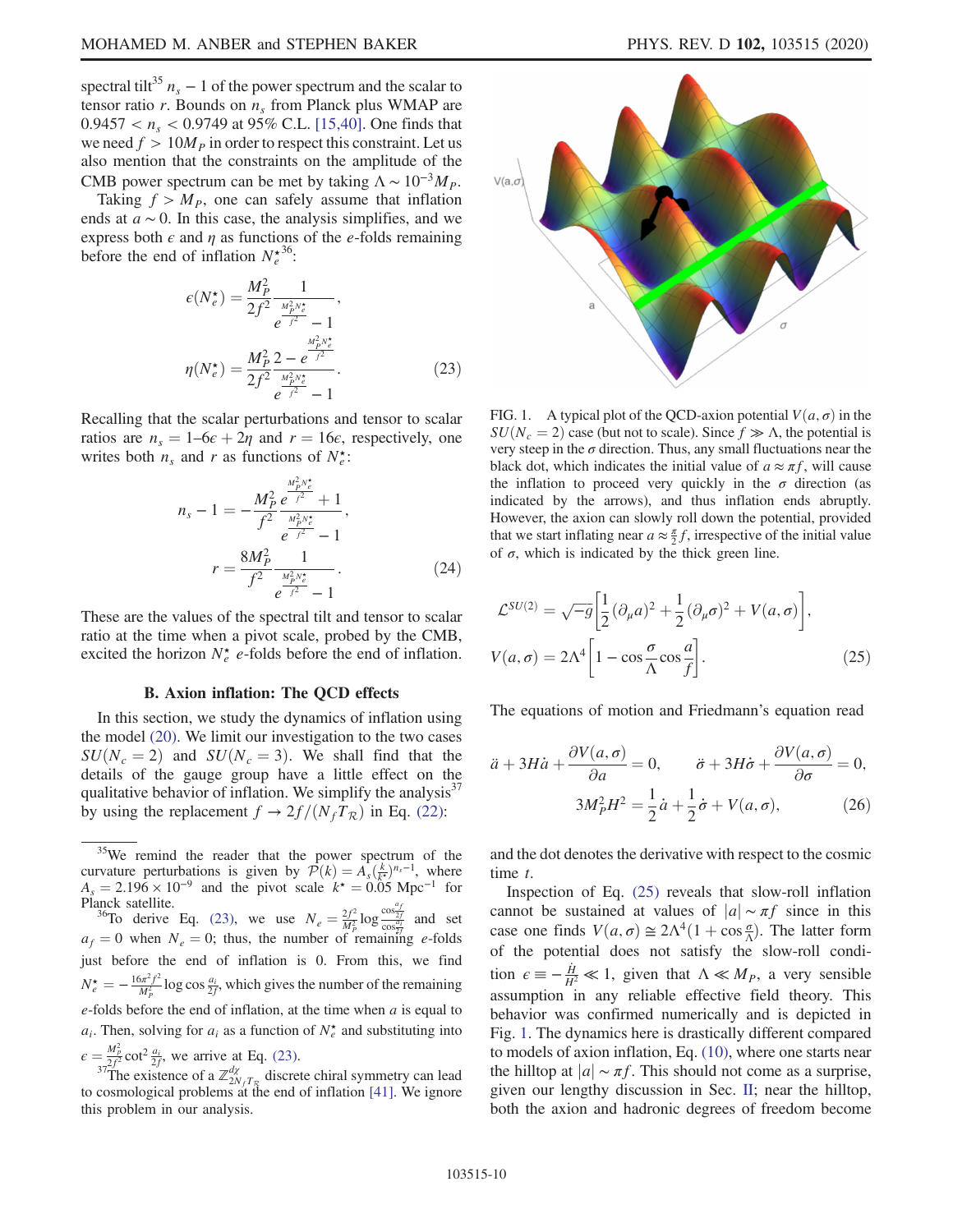<span id="page-11-0"></span>

FIG. 2. The phase space of a and  $\sigma$ . We take  $\Lambda = 10^{-3} \sqrt{8\pi} M_p$ and  $f = 6\sqrt{8\pi}M_P$  and start inflation at  $a \approx \frac{\pi}{2}f$  and  $\sigma \approx \frac{\pi}{2}\Lambda$ . We find, however, that the dynamics of inflation is insensitive to the initial values of  $\sigma$ . One can easily see that the axion velocity stays small throughout the inflation life span.

intertwined, which is ultimately tied to the BCF anomaly, leading to a fast roll down.

This, however, does not mean that slow-roll inflation is spoiled after taking the QCD effects into account. In fact, the potential [\(25\)](#page-10-0) can lead to a successful inflation, i.e., we can achieve  $N_e \sim 50$ –60, provided that we start inflating near  $|a| \sim \frac{\pi}{2} f$ , i.e., when the axion starts at the transition from the hill-like to valleylike regions of the potential, and take  $f > M<sub>P</sub>$ . This initial condition will restrict the motion of  $\sigma$  between the high potential hills on either side, while the initial kick will cause a to roll down from  $|a| \sim \frac{\pi}{2}f$ toward either  $|a| \sim \frac{\pi}{f}$  or  $a \sim 0$ . Basically, avoiding the region where the QCD effects are important is mandatory in order to satisfy the slow-roll conditions. What is striking is that the QCD effects extend well beyond the QCD scale Λ influencing the axion dynamics up to halfway through the axion field span, i.e., deep in the IR. This fascinating dynamics is a manifestation of the fact that 't Hooft anomalies cannot just disappear; they dictate the dynamics at all length scales. The numerical investigation of this behavior is shown in Fig. [2](#page-11-0). Unlike the case of traditional

<span id="page-11-1"></span>

FIG. 3. The parametric relation between  $\sigma$  and a. We take  $\Lambda =$  $10^{-3} \sqrt{8\pi} M_P$  and  $f = 6\sqrt{8\pi} M_P$ . While the axion is rolling down from  $\frac{\pi}{2}f$  to  $\pi f$ , the field  $\sigma$  is almost instantaneously frozen (after six e-folds in this example) at  $\pi\Lambda$ , which is consistent with the analytical finding Eq. [\(27\)](#page-11-2).

axion inflation, given by [\(10\),](#page-5-0) here we find that there is no way one can obtain 50–60 e-folds of inflation for values of  $f < M<sub>P</sub>$ . We conclude that the strong dynamics greatly influence the axion motion.

We can also obtain analytical expressions of the slow-roll dynamics. Without loss of generality, and according to our numerical investigation, we can always restrict the axion motion in the interval  $\frac{a}{f} \in [\frac{\pi}{2}, \pi]$ , such that the axion starts rolling down near  $\pi/2$ . Also, we can assume that  $\sigma$  starts near  $\frac{\sigma^i}{\Lambda} = \frac{\pi}{2}$ . We dub the interval near  $\frac{\alpha}{f} \cong \frac{\pi}{2}$  as the safe zone. We numerically checked that the initial value of  $\sigma$  does not affect the dynamics or any of the conclusions. Neglecting the second derivative terms in the equations of motion [\(26\)](#page-10-3) and integrating, we obtain

<span id="page-11-2"></span>
$$
\cos\frac{\sigma}{\Lambda} = -\sqrt{1 - \left(\sin\frac{a}{f}\right)^{\frac{2f^2}{\Lambda^2}}},\tag{27}
$$

<span id="page-11-3"></span>and since  $f \gg \Lambda$ , we find that  $\cos \frac{\sigma}{\Lambda} \approx -1$  is a very good approximation, which we use in the rest of analysis. This behavior is checked numerically and depicted in Fig. [3](#page-11-1). As before, we can obtain the number of e-folds by performing the integral  $\int_{a_i}^{a_f} da \frac{H}{a}$  and using the Friedman's equation after neglecting  $\dot{a}$  and  $\dot{\sigma}$ . Assuming that the inflation ends at  $a_f \cong \pi f$ , which is a very good approximation as we will see from the values of  $\epsilon$  and  $\eta$ , we find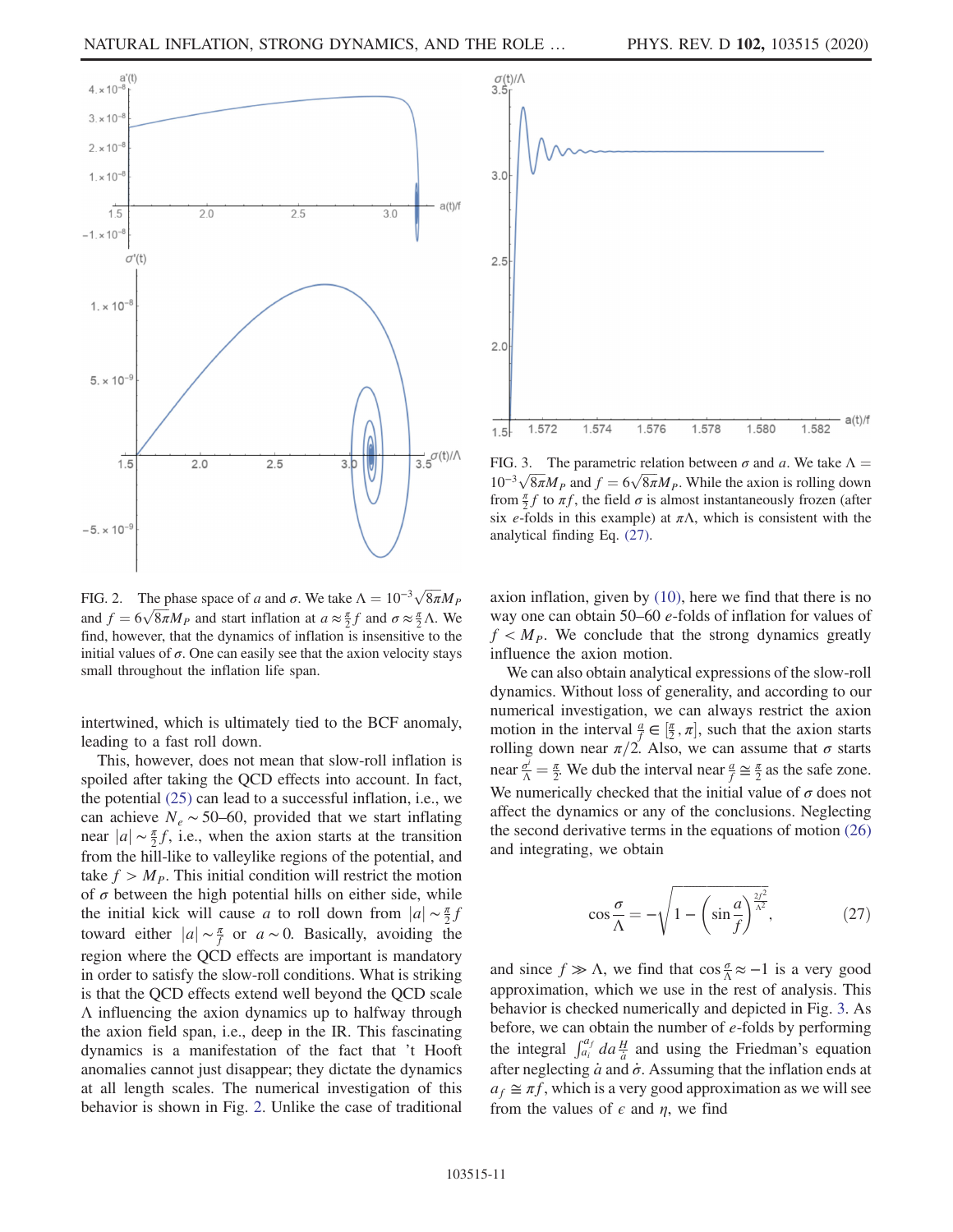<span id="page-12-0"></span>

FIG. 4. The dependence of the number of *e*-folds on the initial value of  $a$ . The scattered black points are the numerical values, we take  $\Lambda = 10^{-3} \sqrt{8\pi} M_P$  and  $f = 6\sqrt{8\pi} M_P$ , while the continuous green line is the analytical expression [\(29\).](#page-12-1) The maximum number is achieved by starting the inflation at  $a(0) \approx \frac{\pi}{2} f$ . We also checked that the number of  $e$ -folds is very insensitive to the value of Λ. It changes by less than  $5\%$  as Λ changes between  $10^{-2}M_P$  and  $10^{-5}M_P$ .

$$
\sin \frac{a_i}{2f} = e^{-\frac{M_p^2 N_e}{2f^2}},\tag{28}
$$

<span id="page-12-1"></span>and the maximum number of e-folds is obtained by starting the inflation at  $a = \frac{\pi}{2}f$ :

$$
N_e^{\max} = -\left[\frac{2f^2}{M_P^2} \log\left(\sin\frac{a_i}{2f}\right)\right]_{a_i = \frac{\pi}{2}f}.\tag{29}
$$

For example, taking  $f = 6\sqrt{8\pi}M_p$ , we find  $N_e^{\text{max}} \approx 627$ , which is in an excellent agreement with the numerical solution; see Fig. [4](#page-12-0). We also used our numerical scheme in order to check that starting the inflation at values of a slightly larger or smaller than  $\frac{\pi}{2}f$  results in a smaller number of e-folds. Using Eq. [\(29\)](#page-12-1) or our numerical code, we find that  $f \lesssim M_P$  gives  $N_e \lesssim 0.7$ , and thus one cannot achieve inflation once QCD backreaction is taken into account, in contradistinction with the single-field inflation. We also find that the minimum value of  $f$  that yields 60 e-folds is  $f \sim 9.4 M_p$ .

If we assume that  $a$  is randomly distributed between  $0$ and  $2\pi f$  from one horizon volume to another in a multiverse, then the probability of being in a region where inflation proceeds successfully, i.e., gives  $N_e \sim 50$ –60, is given by  $P = 4 \int_{\frac{\pi}{2f}}^{\frac{a_{\text{max}}}{f}}$  $\frac{da}{2\pi f}$ , where  $a_{\text{max}}$  is the maximum value of  $a_i$  in Eq. [\(28\)](#page-11-3) that gives the minimum number of the required e-folds. Thus, we find

$$
P = \frac{2}{\pi} \left[ 2\sin^{-1}\left(e^{-\frac{M_p^2 N_e}{2f^2}}\right) - \frac{\pi}{2}\right].
$$
 (30)

For example, using  $f = 6\sqrt{8\pi}M_p$  and  $f = 50\sqrt{8\pi}M_p$ gives  $P = 67\%$  and  $P = 96\%$ , respectively, for  $N_e = 60$ .

<span id="page-12-4"></span>

FIG. 5. The numerical values of  $\epsilon$  and  $\eta$  (the solid lines) against the analytical expressions (dotted lines) given in Eq. [\(32\)](#page-12-2) as functions of  $N_e^*$ , the number of *e*-folds remaining before the end of inflation. We take  $\Lambda = 10^{-3} \sqrt{8\pi} M_P$  and  $f = 6\sqrt{8\pi} M_P$ . The discrepancy between the analytical and numerical solutions is less than 2%. We also find that changing the value of  $\Lambda$  has a little effect on both  $\epsilon$  and  $\eta$ , in agreement with Eq. [\(32\)](#page-12-2) that does not depend explicitly on Λ.

We can proceed to calculate the slow-roll parameters: using the equations of motion (after neglecting the second derivatives), the Friedmann's equation (after neglecting the first derivatives), and the approximation  $\cos \frac{\sigma}{\Lambda} \approx -1$ , we  $find<sup>38</sup>$ 

<span id="page-12-3"></span>
$$
\epsilon = \frac{M_P^2}{2f^2} \tan^2 \frac{a}{2f}, \qquad \eta = -\frac{M_P^2}{f^2} \frac{\cos \frac{a}{f}}{1 + \cos \frac{a}{f}}.
$$
 (31)

<span id="page-12-2"></span>It can be easily checked that these parameters stay small during inflation, provided that  $f > 9M_p$ . We can also express  $\epsilon$  and  $\eta$  in terms of  $N_e^*$ , the number of e-folds remaining before the end of inflation:

 $38$ We would like to emphasize that there is no heterogeneity between the tan formula that appears here and cotan formula that appears near the discussion of the traditional axion inflation. The formula in Eq. [\(31\)](#page-12-3) is derived assuming that we start inflating near  $a/f = \pi/2$ , while the cotan formula is derived assuming that we start inflating near  $a/f = \pi$ . Notice that this is the main difference between the traditional axion inflation (where we assume that we start inflating near the hilltop at  $a/f = \pi$ ) and the inflation model we are studying in this paper, which takes the QCD effects into account. As we emphasize, in the latter case, one cannot inflate near  $a/f = \pi$  since this initial condition spoils the slow-roll parameters. So, in summary, the tan versus cotan formula reflects the fact that we start inflating at different points in the field space that are shifted by  $\pi/2$ .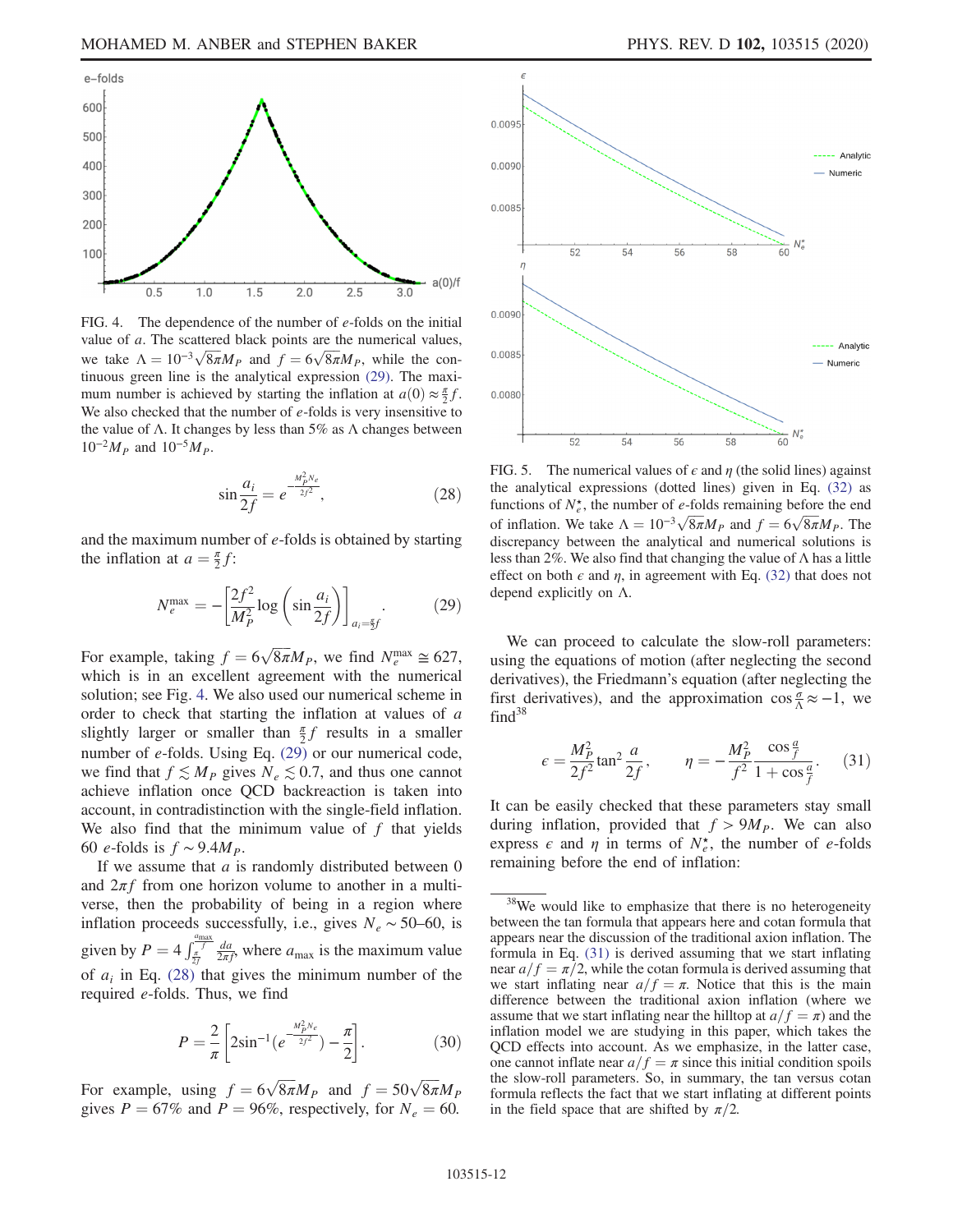$$
\epsilon(N_e^{\star}) = \frac{M_P^2}{2f^2} \frac{1}{e^{\frac{M_P^2 N_e^{\star}}{f^2}} - 1},
$$
  

$$
\eta(N_e^{\star}) = \frac{M_P^2}{2f^2} \frac{2 - e^{\frac{M_P^2 N_e^{\star}}{f^2}}}{e^{\frac{M_P^2 N_e^{\star}}{f^2}} - 1}.
$$
 (32)

Interestingly, these are the exact same expressions we obtained above before taking the strong dynamics effects into account. This result is not unexpected since the  $\sigma$  field becomes frozen near  $\pi \Lambda$ , and effectively the dynamics is governed by a single field a. The caveat, however, is that this is true only for values of  $a/f$  in the safe zone near  $\frac{\pi}{2}$ . Otherwise, the QCD effects become vicious and completely spoil inflation. As we shall show below, this observation will play a pivotal role in conclusions about the power spectrum and tensor perturbations. In Fig. [5](#page-12-4), we compare the analytical results [\(32\)](#page-12-2) with numerical calculations to find an excellent agreement, with difference less than 2%.

Before we conclude this section, we also present the numerical solution of the  $SU(N_c = 3)$  case; see Fig. [6](#page-13-0). To be able to compare with  $SU(N_c = 2)$ , we make the substitution  $f \rightarrow 3f/N_fT_R$  in Eq. [\(20\)](#page-9-1). The maximum number of efolds will be achieved if we start inflating at  $a \approx \frac{2\pi k}{3} f$ ,  $k = 1$ , 2, while the initial values of  $\sigma$  have almost no effect on the dynamics, exactly as in  $SU(2)$ . We also compute the slowroll parameters  $\epsilon$  and  $\eta$  at  $N_e^{\star} \sim 50$ –60  $e$ -folds before the end of inflation to find almost an exact match with the  $SU(2)$ case. This behavior indicates that the rank of the gauge group has a minor effect on the axion (at least for small values of  $N<sub>c</sub>$ ) and that strong dynamics will cease to affect inflation once the axion is rolling down in the safe zone.

#### C. Quantum fluctuations: The QCD effects

Now, it is time to ask about the effect of QCD on the quantum fluctuations during inflation, and hence on the CMB power spectrum. We limit our treatment to the  $SU(N_c = 2)$  case. To this end, we proceed as usual by writing both  $a$  and  $\sigma$  fields as classical backgrounds and small perturbations:  $a = a_c + \delta a$ ,  $\sigma = \sigma_c + \delta \sigma$ . Then, we substitute in the equations of motion (after restoring the dependence on the spatial coordinates  $\nabla^2 a$  and  $\nabla^2 \sigma$ ) to obtain

$$
\delta \ddot{a} + 3H \delta \dot{a} + \frac{\partial^2 V}{\partial a^2} \delta a + \frac{\partial^2 V}{\partial a \partial \sigma} \delta \sigma + \frac{k^2}{b^2} \delta a = 0,
$$
  

$$
\delta \ddot{\sigma} + 3H \delta \dot{\sigma} + \frac{\partial^2 V}{\partial a \partial \sigma} \delta a + \frac{\partial^2 V}{\partial \sigma^2} \delta \sigma + \frac{k^2}{b^2} \delta \sigma = 0,
$$
 (33)

where  $b$  is the scale factor and  $k$  is the comoving wave number. Further, we define  $\delta \chi_1 \equiv b \delta a$ ,  $\delta \chi_2 \equiv b \delta \sigma$ , make the change of variables from the cosmic time  $t$  to conformal time  $\tau$  via  $d\tau = dt/b$ , and use the approximation  $b(\tau) = -\frac{1}{H\tau(1-\epsilon)}$ . In this approximation, we assume that the

<span id="page-13-0"></span>

FIG. 6. The numerical data for the  $SU(N_c = 3)$  case. The roots are  $\alpha_1 = (\sqrt{2}, 0), \alpha_2 = (-\frac{1}{\sqrt{2}}, \sqrt{\frac{3}{2}})$ , and  $\alpha_3 = (-\frac{1}{\sqrt{2}}, -\sqrt{\frac{3}{2}})$ ; see Ref. [\[42\].](#page-15-24) We take  $f = 6\sqrt{8\pi}M_p$  and  $\Lambda = 10^{-3}\sqrt{8\pi}M_p$ . The top template shows the total number of e-folds as a function of the initial position of the axion. An initial position at  $\frac{\pi}{3}f$  yields the largest value of the number of  $e$ -folds. The bottom template shows the values of  $\epsilon$  and  $\eta$  as functions of the number of e-folds remaining before the end of inflation. We can see that these values are almost identical to the ones in the  $SU(N_c = 2)$  case and that the color group has a little effect on axion inflation once the axion is in the safe zone.

Hubble parameter stays constant over the course of inflation, which is a very good approximation in the case of a singlefield inflation. As we discussed above, one can completely forget about the classical dynamics of  $\sigma$  during the full span of inflation (when the axion is in the safe zone) since  $\sigma$ spends most of its life near  $\sigma \approx \pi \Lambda$ . Effectively, we have a single-field inflation, and the approximation  $b(\tau) = -\frac{1}{H\tau(1-\epsilon)}$  is justified. The purpose of the present analysis is to check whether the fluctuations, rather than the classical dynamics, of  $\sigma$  become important during any stage of inflation.

After a straightforward calculation, we obtain

$$
\left[\frac{d^2}{d\tau^2} + k^2 + \frac{-2 - 3\epsilon + 3\eta_{aa}}{\tau^2}\right] \delta \chi_1 + \frac{3\eta_{a\sigma}}{\tau^2} \delta \chi_2 = 0,
$$
\n
$$
\left[\frac{d^2}{d\tau^2} + k^2 + \frac{-2 - 3\epsilon + 3\eta_{\sigma\sigma}}{\tau^2}\right] \delta \chi_2 + \frac{3\eta_{a\sigma}}{\tau^2} \delta \chi_1 = 0,
$$
\n(34)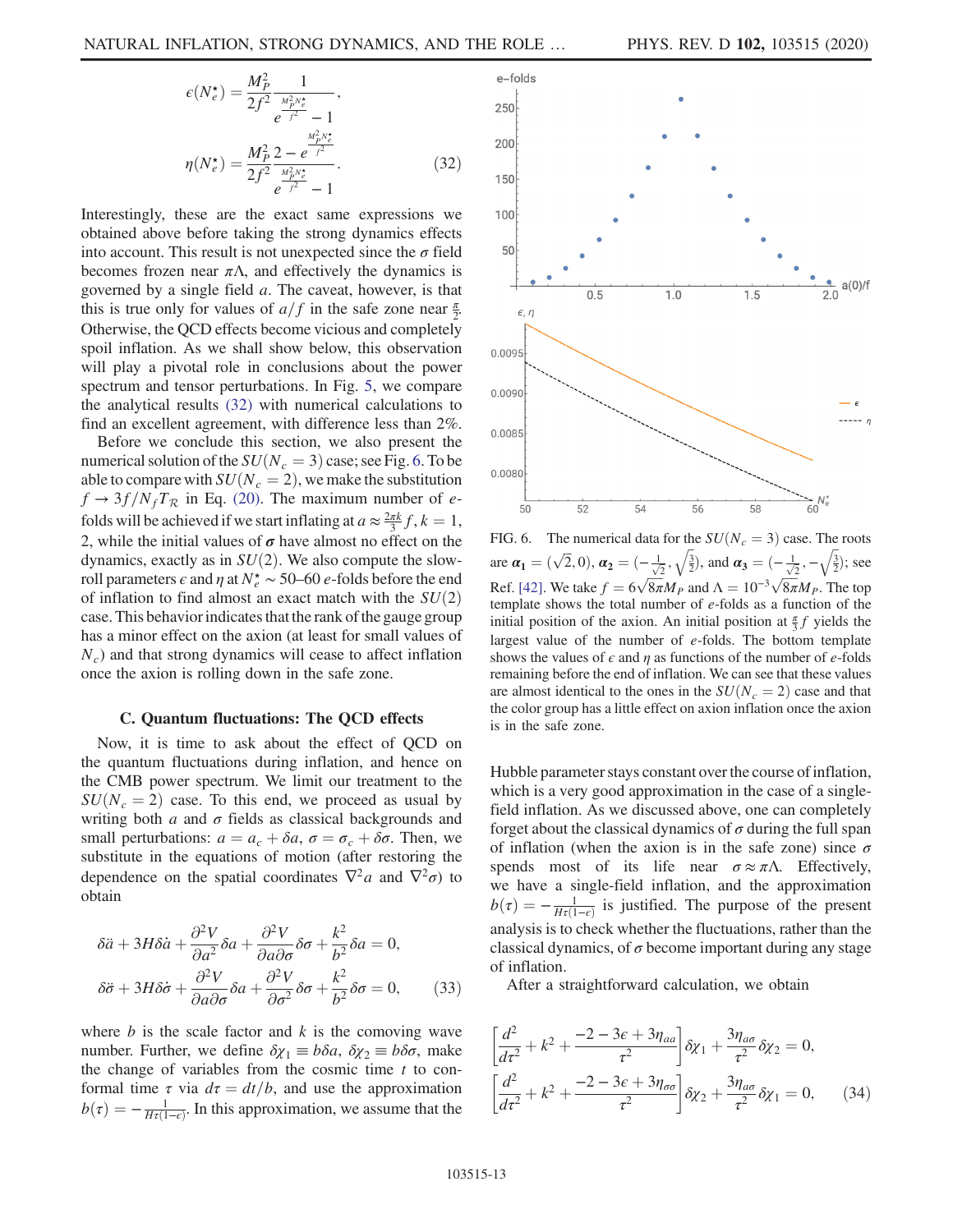where we defined

$$
\eta = \eta_{aa} \equiv \frac{\frac{\partial^2 V}{\partial a^2}}{3H^2}, \qquad \eta_{\sigma\sigma} \equiv \frac{\frac{\partial^2 V}{\partial \sigma^2}}{3H^2}, \qquad \eta_{a\sigma} \equiv \frac{\frac{\partial^2 V}{\partial a \partial \sigma}}{3H^2}.
$$
 (35)

At this stage, we use the results of the previous section to write  $\eta_{aa}$ ,  $\eta_{\sigma\sigma}$ , and  $\eta_{a\sigma}$  as functions of  $N_e^*$ :

$$
\eta(N_e^{\star}) = \eta_{aa}(N_e^{\star}) = \frac{M_P^2}{2f^2} \frac{2 - e^{\frac{M_P^2 N_e^{\star}}{f^2}}}{\frac{M_P^2 N_e^{\star}}{f^2} - 1},
$$
  

$$
\eta_{\sigma\sigma}(N_e^{\star}) = \frac{M_P^2}{2\Lambda^2} \frac{2 - e^{\frac{M_P^2 N_e^{\star}}{f^2}}}{\frac{M_P^2 N_e^{\star}}{f^2} - 1}, \qquad \eta_{a\sigma}(N_e^{\star}) \approx 0. \quad (36)
$$

Since  $\eta_{a\sigma}(N_e^{\star}) \approx 0$ , the fluctuations  $\delta \chi_1$  and  $\delta \chi_2$  decouple. Moreover, since  $|\eta(N_e^{\star})| \ll |\eta_{\sigma\sigma}(N_e^{\star})|$ , the fluctuations of the  $\sigma$  field stay in the vacuum as the  $\alpha$  fluctuations exit the horizon.<sup>39</sup> This is expected since  $\sigma$  is orders of magnitude heavier than *a*; remember that  $\Lambda \ll f$ . Thus, the CMB power spectrum and tensor perturbations are solely governed by the dynamics and fluctuations of the axion and that the strong dynamics has a negligible effect on both quantities. The caveat, however, is that this is only true as long as we start inflation in the safe zone near  $a \approx \frac{\pi}{2} f$ .

<span id="page-14-4"></span>We conclude that the spectral tilt and the tensor to scalar ratio are given by the single-field expressions [\(24\)](#page-10-4), and thus strong dynamics does not alter these quantities as long as the axion rolls down in the safe zone.

### IV. CONCLUSIONS

In this paper, we investigated the role played by the strong dynamics in models of natural inflation. We argued that the single-field effective potential breaks down as the axion makes large-field excursions and that it overlooks the effects of the strong dynamics at the hilltop. We also argued that the intertwining between the axion and hadrons near the hilltop is ultimately tied to a 't Hooft anomaly.

Since  $\Lambda \gg m_a \sim \frac{\Lambda^2}{f}$ , one would naively expect that hadrons have a negligible effect on the axion dynamics, unless we start extremely close to the hilltop within a narrow strip of width approximately  $\frac{m_a}{\Lambda} \sim 10^{-4}$  around  $\pi$ . Interestingly, the influence of the hadrons on axions occurs not only in a small region, but it actually extends farther away, changing the conclusions in a dramatic way. For example, we found that using  $f < M_P$  does not yield the efolds required to solve the problems of the standard big bang cosmology. Yet, taking  $f > 9M_p$ , we were also able to identify a safe zone where the hadrons decouple. We found that, as the axion rolls down the safe zone, the power spectrum and tensor to scalar ratios are identical to the values obtained from the single-field potential. Such conclusions are independent of the number of colors, and we also expect them to be generic in other QCD-axion inflationary models.

Finally, we point out that our analysis raises a question about the axion misalignment mechanism [\[43\].](#page-15-25) In this scenario, the misalignment can produce the observed dark matter abundance if  $a/f$  is taken sufficiently close to  $\pi$ . The idea is that, in order to generate the observed dark matter abundance, the axion should be frozen at the hilltop until the era of QCD phase transition. As the Hubble parameter becomes comparable to the strong scale, the axion starts oscillating and produce dark matter. One expects, however, the effects of strong dynamics to be enhanced near  $a/f \cong \pi$ , which can affect the DM abundance. Since we are considering QCD at temperatures comparable to  $\Lambda$ , it is not yet clear how one can take the strong dynamics into account and whether the BCF anomaly survives at finite temperatures. A detailed study of this problem is left for the future.

## ACKNOWLEDGMENTS

We would like to thank Erich Poppitz for raising the question about axion inflation in the light of the BCF anomaly, for several discussions, and comments on the manuscript. Also, we would like to thank Lorenzo Sorbo for comments on the manuscript. This work is supported by NSF Grant No. PHY-2013827.

- <span id="page-14-0"></span>[1] K. Freese, J. A. Frieman, and A. V. Olinto, [Phys. Rev. Lett.](https://doi.org/10.1103/PhysRevLett.65.3233) 65[, 3233 \(1990\)](https://doi.org/10.1103/PhysRevLett.65.3233).
- <span id="page-14-3"></span>[2] F. C. Adams, J. Bond, K. Freese, J. A. Frieman, and A. V. Olinto, [Phys. Rev. D](https://doi.org/10.1103/PhysRevD.47.426) 47, 426 (1993).
- <span id="page-14-1"></span>[3] G. 't Hooft, [NATO Sci. Ser. B](https://doi.org/10.1007/978-1-4684-7571-5_9) 59, 135 (1980).
- <span id="page-14-2"></span>[4] S. Dimopoulos, S. Kachru, J. McGreevy, and J. G. Wacker, [J. Cosmol. Astropart. Phys. 08 \(2008\) 003.](https://doi.org/10.1088/1475-7516/2008/08/003)
- [5] M. M. Anber and L. Sorbo, [J. Cosmol. Astropart. Phys. 10](https://doi.org/10.1088/1475-7516/2006/10/018) [\(2006\) 018.](https://doi.org/10.1088/1475-7516/2006/10/018)
- [6] M. M. Anber and L. Sorbo, Phys. Rev. D 81[, 043534 \(2010\).](https://doi.org/10.1103/PhysRevD.81.043534)

<sup>&</sup>lt;sup>39</sup>Notice that  $\eta$  is the ratio of the fluctuation mass to the Hubble parameter. Therefore, having  $|\eta| \gg 1$  means that the amplification of the fluctuations is highly suppressed.